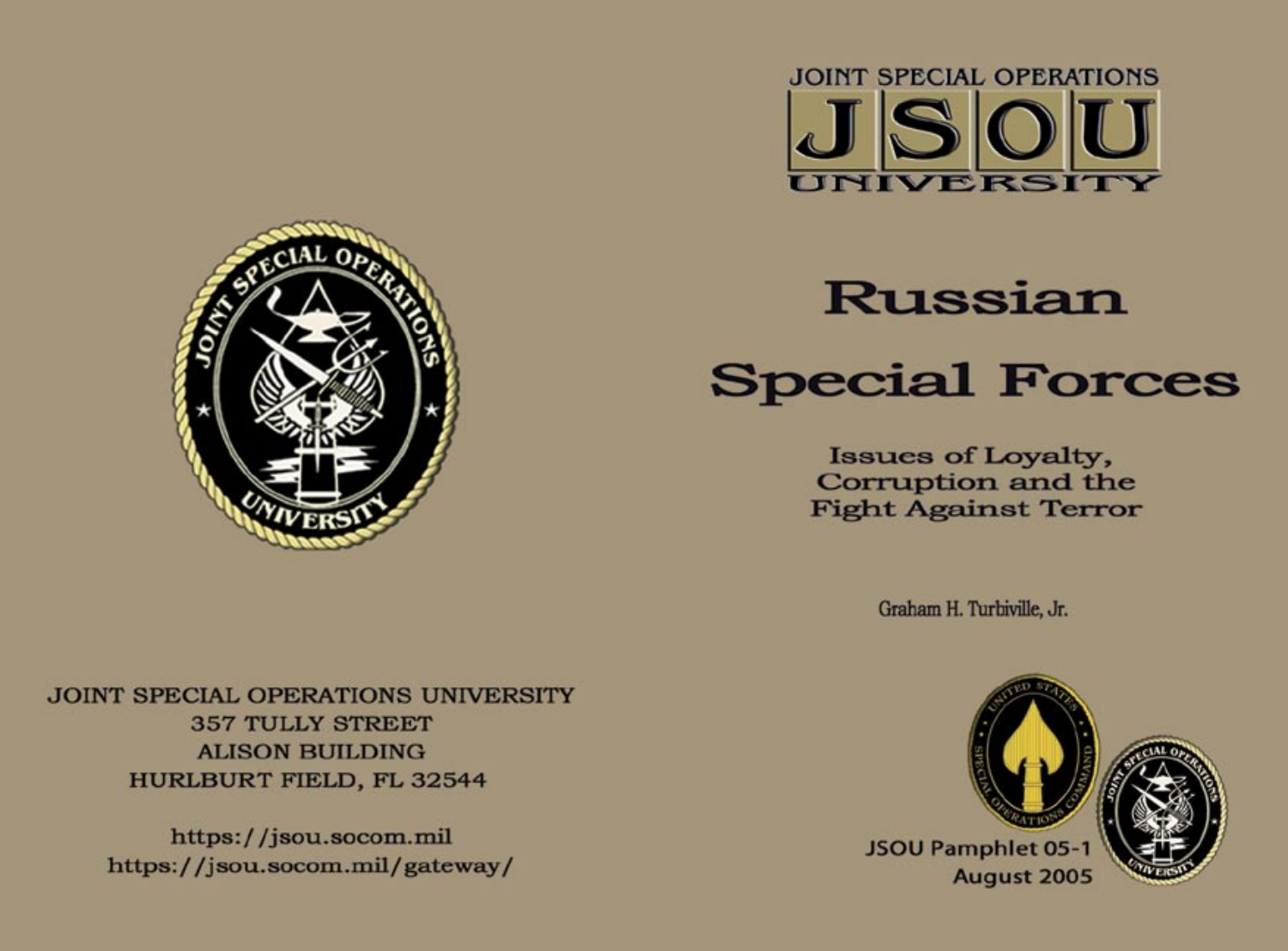| <b>Report Documentation Page</b>                                                                                                                                                                                                                                                                                                                                                                                                                                                                                                                                                                                                                                                                                                                                                                                                                                   |                             |                              |                                                   | Form Approved<br>OMB No. 0704-0188                  |                           |
|--------------------------------------------------------------------------------------------------------------------------------------------------------------------------------------------------------------------------------------------------------------------------------------------------------------------------------------------------------------------------------------------------------------------------------------------------------------------------------------------------------------------------------------------------------------------------------------------------------------------------------------------------------------------------------------------------------------------------------------------------------------------------------------------------------------------------------------------------------------------|-----------------------------|------------------------------|---------------------------------------------------|-----------------------------------------------------|---------------------------|
| Public reporting burden for the collection of information is estimated to average 1 hour per response, including the time for reviewing instructions, searching existing data sources, gathering and<br>maintaining the data needed, and completing and reviewing the collection of information. Send comments regarding this burden estimate or any other aspect of this collection of information,<br>including suggestions for reducing this burden, to Washington Headquarters Services, Directorate for Information Operations and Reports, 1215 Jefferson Davis Highway, Suite 1204, Arlington<br>VA 22202-4302. Respondents should be aware that notwithstanding any other provision of law, no person shall be subject to a penalty for failing to comply with a collection of information if it<br>does not display a currently valid OMB control number. |                             |                              |                                                   |                                                     |                           |
| 1. REPORT DATE<br><b>AUG 2005</b>                                                                                                                                                                                                                                                                                                                                                                                                                                                                                                                                                                                                                                                                                                                                                                                                                                  |                             | 2. REPORT TYPE               |                                                   | <b>3. DATES COVERED</b><br>00-00-2005 to 00-00-2005 |                           |
| <b>4. TITLE AND SUBTITLE</b>                                                                                                                                                                                                                                                                                                                                                                                                                                                                                                                                                                                                                                                                                                                                                                                                                                       |                             |                              |                                                   | 5a. CONTRACT NUMBER                                 |                           |
| <b>Russian Special Forces</b>                                                                                                                                                                                                                                                                                                                                                                                                                                                                                                                                                                                                                                                                                                                                                                                                                                      |                             |                              |                                                   | 5b. GRANT NUMBER                                    |                           |
|                                                                                                                                                                                                                                                                                                                                                                                                                                                                                                                                                                                                                                                                                                                                                                                                                                                                    |                             |                              |                                                   | <b>5c. PROGRAM ELEMENT NUMBER</b>                   |                           |
| 6. AUTHOR(S)                                                                                                                                                                                                                                                                                                                                                                                                                                                                                                                                                                                                                                                                                                                                                                                                                                                       |                             |                              |                                                   | 5d. PROJECT NUMBER                                  |                           |
|                                                                                                                                                                                                                                                                                                                                                                                                                                                                                                                                                                                                                                                                                                                                                                                                                                                                    |                             |                              |                                                   | 5e. TASK NUMBER                                     |                           |
|                                                                                                                                                                                                                                                                                                                                                                                                                                                                                                                                                                                                                                                                                                                                                                                                                                                                    |                             |                              |                                                   | 5f. WORK UNIT NUMBER                                |                           |
| 7. PERFORMING ORGANIZATION NAME(S) AND ADDRESS(ES)<br>Joint Special Operations University, 357 Tully Street, Alison<br><b>Building, Hurlburt Field, FL, 32544</b>                                                                                                                                                                                                                                                                                                                                                                                                                                                                                                                                                                                                                                                                                                  |                             |                              |                                                   | 8. PERFORMING ORGANIZATION<br><b>REPORT NUMBER</b>  |                           |
| 9. SPONSORING/MONITORING AGENCY NAME(S) AND ADDRESS(ES)                                                                                                                                                                                                                                                                                                                                                                                                                                                                                                                                                                                                                                                                                                                                                                                                            |                             |                              |                                                   | 10. SPONSOR/MONITOR'S ACRONYM(S)                    |                           |
|                                                                                                                                                                                                                                                                                                                                                                                                                                                                                                                                                                                                                                                                                                                                                                                                                                                                    |                             |                              |                                                   | <b>11. SPONSOR/MONITOR'S REPORT</b><br>NUMBER(S)    |                           |
| 12. DISTRIBUTION/AVAILABILITY STATEMENT<br>Approved for public release; distribution unlimited                                                                                                                                                                                                                                                                                                                                                                                                                                                                                                                                                                                                                                                                                                                                                                     |                             |                              |                                                   |                                                     |                           |
| <b>13. SUPPLEMENTARY NOTES</b>                                                                                                                                                                                                                                                                                                                                                                                                                                                                                                                                                                                                                                                                                                                                                                                                                                     |                             |                              |                                                   |                                                     |                           |
| 14. ABSTRACT                                                                                                                                                                                                                                                                                                                                                                                                                                                                                                                                                                                                                                                                                                                                                                                                                                                       |                             |                              |                                                   |                                                     |                           |
| <b>15. SUBJECT TERMS</b>                                                                                                                                                                                                                                                                                                                                                                                                                                                                                                                                                                                                                                                                                                                                                                                                                                           |                             |                              |                                                   |                                                     |                           |
| 16. SECURITY CLASSIFICATION OF:                                                                                                                                                                                                                                                                                                                                                                                                                                                                                                                                                                                                                                                                                                                                                                                                                                    | 17. LIMITATION OF           | 18. NUMBER                   | 19a. NAME OF                                      |                                                     |                           |
| a. REPORT<br>unclassified                                                                                                                                                                                                                                                                                                                                                                                                                                                                                                                                                                                                                                                                                                                                                                                                                                          | b. ABSTRACT<br>unclassified | c. THIS PAGE<br>unclassified | <b>ABSTRACT</b><br>Same as<br><b>Report (SAR)</b> | OF PAGES<br>36                                      | <b>RESPONSIBLE PERSON</b> |

**Standard Form 298 (Rev. 8-98)**<br>Prescribed by ANSI Std Z39-18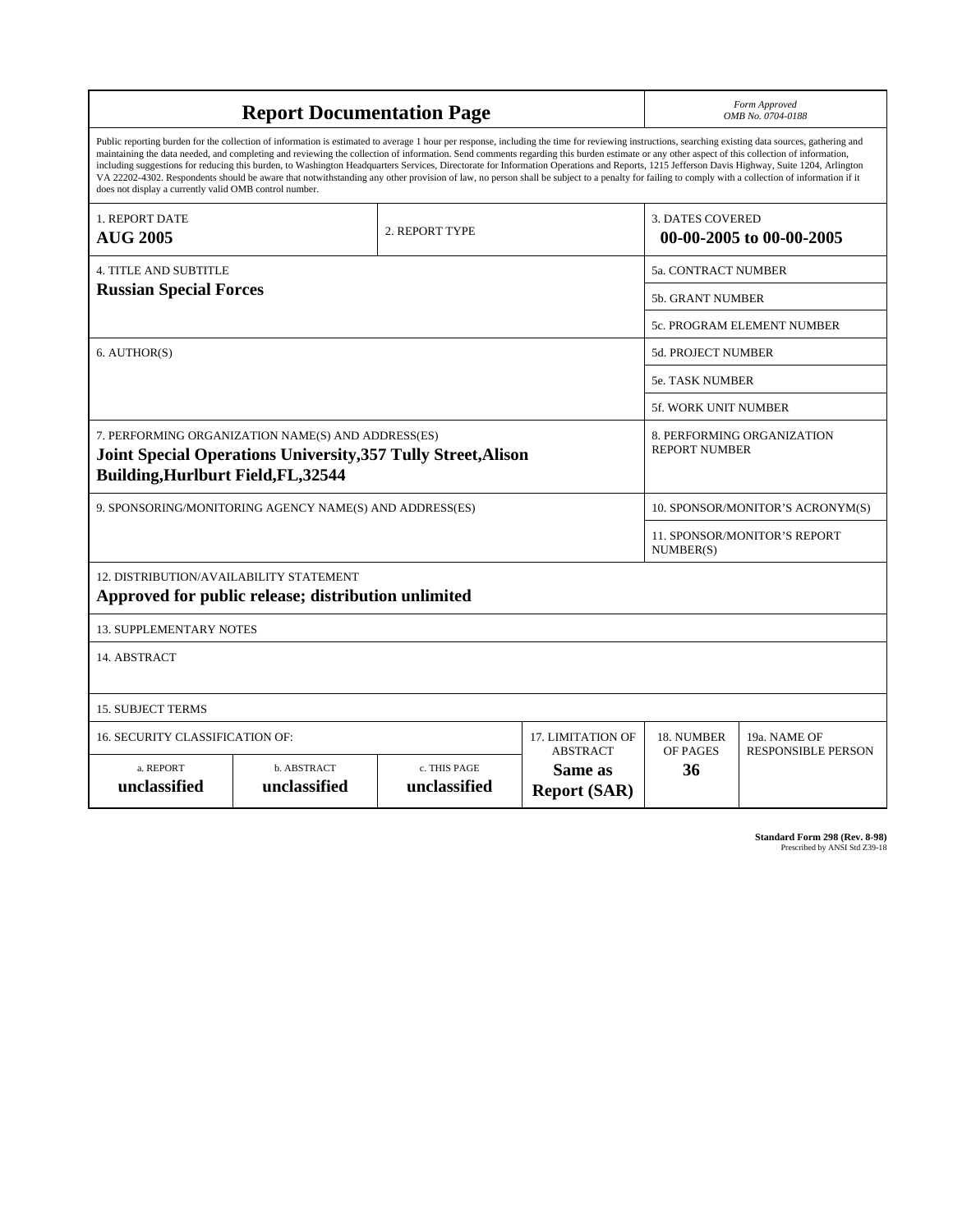

# **Joint Special Operations University and the Strategic Studies Department**

The Joint Special Operations University (JSOU) provides its publications to contribute toward expanding the body of knowledge about Joint Special Operations. JSOU publications advance the insights and recommendations of national security professionals and Special Operations Forces' students and leaders for consideration by the SOF community and defense leadership.

JSOU is a subordinate organization of the US Special Operations Command (USSOCOM), MacDill Air Force Base, Florida. The mission of the Joint Special Operations University is to educate SOF executive, senior and intermediate leaders and selected other national and international security decision makers, both military and civilian, through teaching, outreach, and research in the science and art of joint special operations. JSOU provides education to the men and women of Special Operations Forces and to those who enable the SOF mission in a joint environment.

JSOU conducts research through its Strategic Studies Department where effort centers upon the USSOCOM mission and these operational priorities:

- Preempting global terrorist and CBRNE threats
- Enhancing homeland security
- Performing unconventional warfare and serving as a conven tional force multiplier in conflict against state adversaries
- Conducting proactive stability operations
- Executing small-scale contingencies

The Strategic Studies Department also provides teaching and curriculum support to Professional Military Education institutions—the staff colleges and war colleges. It advances SOF strategic influence by its interaction in academic, interagency and US military communities.

The JSOU portal to the World Wide Web is https://www.jsou.socom.mil.

# Joint Special Operations University

Brigadier General Steven J. Hashem President

> Dr. Brian A. Maher Vice President

# Strategic Studies Department

Lieutenant Colonel Michael C. McMahon Director

> James D. Anderson Director of Research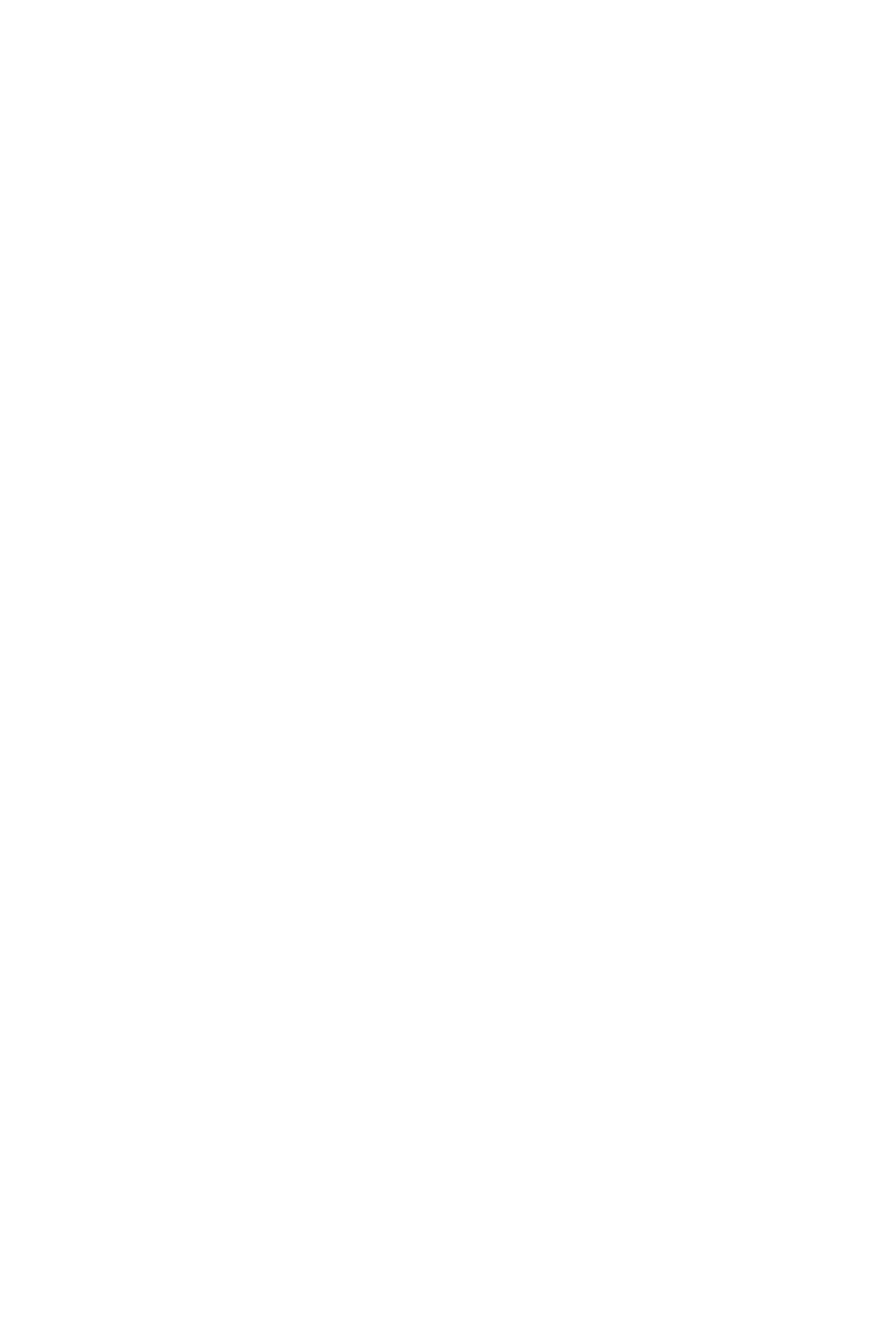

# R u s s i a n Special Forces

Issues of Loyalty, Corruption and the Fight Against Terror

Graham H. Turbiville, Jr.

**JSOU Pamphlet 05-1**

*The JSOU Press Hurlburt Field, Florida 2005*

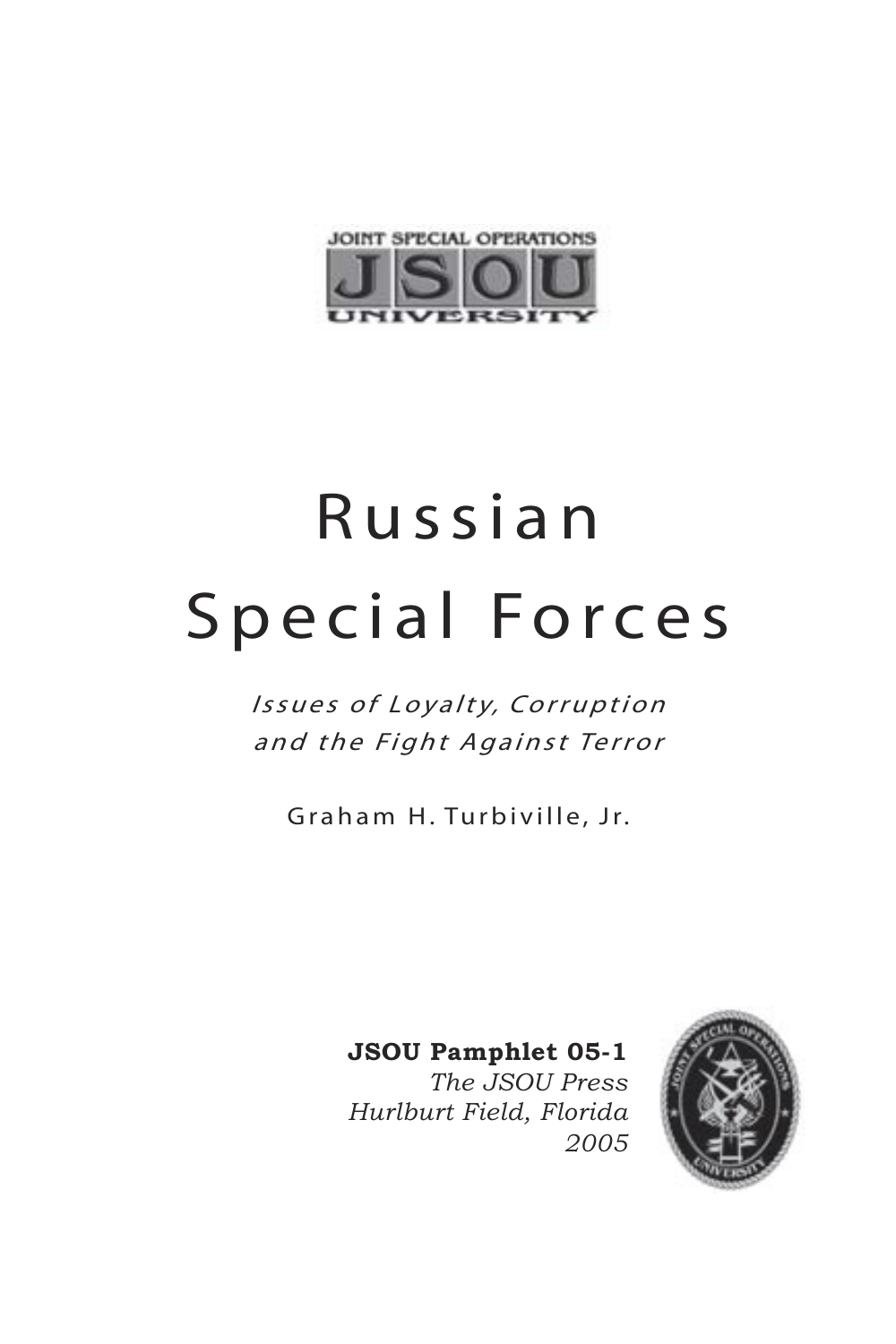The views expressed in this publication are entirely those of the author and do not necessarily reflect the views, policy or position of the U.S. Government, Department of Defense, USSOCOM, or the Joint Special Operations University.

This work was cleared for public release; distribution is unlimited.

\*\*\*\*\*\*\*

Comments about this publication are invited and should be forwarded to Director, Strategic Studies Division, Joint Special Operations University, 357 Tully Street, Alison Building, Hurlburt Field, Florida 32544. Copies of this publication may be obtained by calling JSOU at 850-884-2763; FAX 850-884-4732.

\*\*\*\*\*\*\*

This pamphlet and other JSOU publications can be found on the SOF Education Gateway at https://jsou.socom.mil/gateway/. Click on "Highlighted Research" to view. The Strategic Studies Department, JSOU is currently accepting written works relevant to special operations for potential publication. For more information please contact Mr. Jim Anderson, JSOU Director of Research, at 850-884- 1569, DSN 579-1569, james.d.anderson@hurlburt.af.mil. Thank you for your interest in the JSOU Press.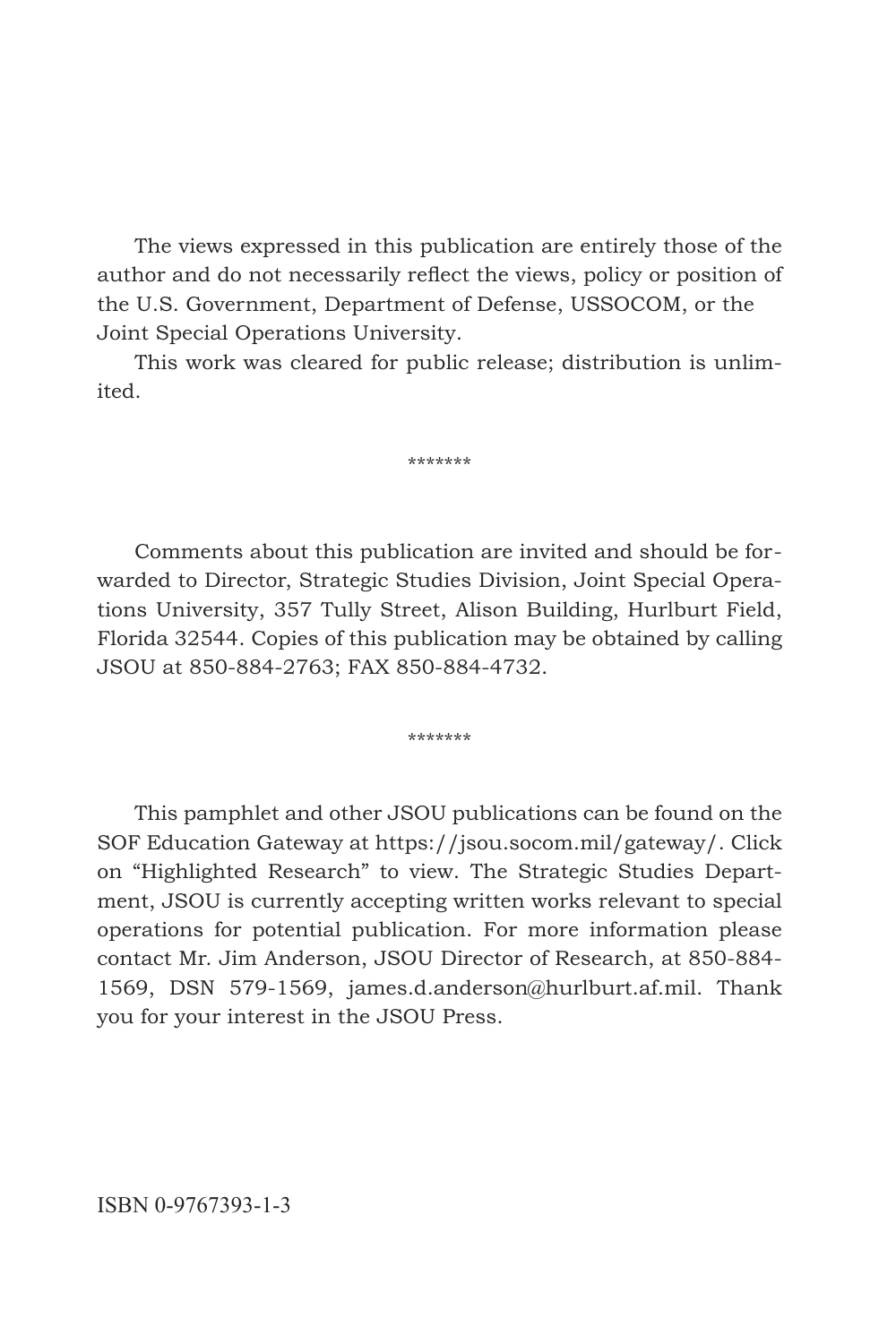# **Foreword**

The State Turbiville offers the reader insight about the state of the state of State and capabilities of Russia's special operations forces (SOF). At a time when the US special operations planning tus and capabilities of Russia's special operations forces (SOF). At a time when the US special operations planning community must take full advantage of the unique skills and regional expertise that foreign partners can provide to complement our fully committed forces, Turbiville's paper is especially helpful. Turbiville's analysis is based on open sources that suggest corruption, incompetence, and rogue elements may have rendered Russian SOF ineffective for tackling the difficult problems of countering terrorism and insurgency.

US counterterrorism strategy has benefited from the battlefield successes of combined special operations task forces that operate in overseas locations with great success. In countering various extremists who employ terror as their principal weapon, our partnerships with regional allies and friends have proven effective for both conventional and special operations forces. Indeed, even on "the dark side," where the US may employ the most secret of forces, it is often critical to have the support and participation of foreign partners. For these operations, issues of competency and trust are just as important as surprise and firepower when pulling together a combined special operations unit.

As US SOF planners consider future coalition campaigns, a key item on their checklist will need to be an assessment of the reliability of potential foreign SOF partners. Here, Dr. Turbiville's review of allegations concerning Russian SOF linkages to corruption, criminal enterprise and even "terrorism itself" indicate deep problems lurking within the Spetsnaz and other Russian security units. The article reminds planners that they will need to develop realistic expectations of performance and reliability when dealing with a number of other foreign SOF units as they pursue multinational operations.

> Lt Col Michael C. McMahon Director, JSOU Strategic Studies Department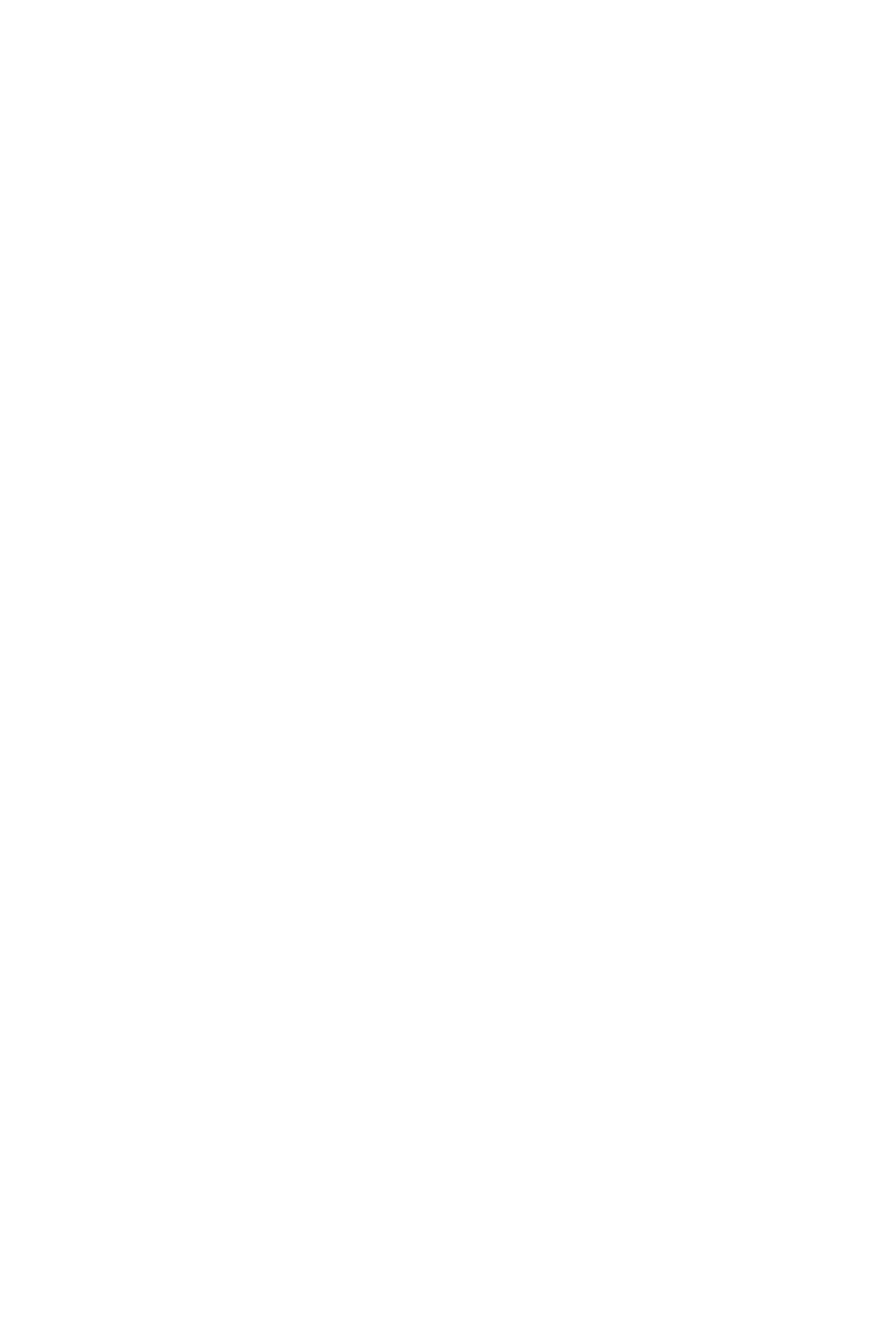# **Russian Special Forces Issues of Loyalty, Corruption and the Fight Against Terror**

*Graham H. Turbiville, Jr.*

*Dr. Turbiville assesses Russia's faltering special operations forces and the backdrop of organizational, tactical and operational failures that has characterized their recent performance. He focuses on the relationship of these counterterrorism shortfalls to internal Russian allegations linking members of the special operations community to corruption, crime, and terrorism itself. Turbiville emphasizes that the implications of corrupt, ineffective, or rogue security forces extend beyond Russia and the region, and that continued candid appraisals of Russian counterterrorist effectiveness should influence the extent to which Russia can be regarded as a reliable partner against common security threats.*

# **Introduction**

Ussian outrage following the September 2004 hostage disaster at North Ossetia's Beslan Middle School No.1 was reflected<br>in many ways throughout the country. The 52-hour debacle ter at North Ossetia's Beslan Middle School No.1 was reflected in many ways throughout the country. The 52-hour debacle resulted in the death of some 344 civilians, including more than 170 children, in addition to unprecedented losses of elite Russian security forces and the dispatch of most Chechen/allied hostage-takers themselves. It quickly became clear, as well, that Russian authorities

*Graham H. Turbiville, Jr. is a Senior Fellow with the Strategic Studies De*partment, Joint Special Operations University (JSOU), Hurlburt Field, FL. Dr. *Turbiville earlier served 30 years in intelligence community analytical and leadership positions at the Defense Intelligence Agency and the Department of the Army. He is the author of many publications dealing with military and law enforcement issues. A version of this article is also appearing in the law enforcement publication, Crime and Justice International.*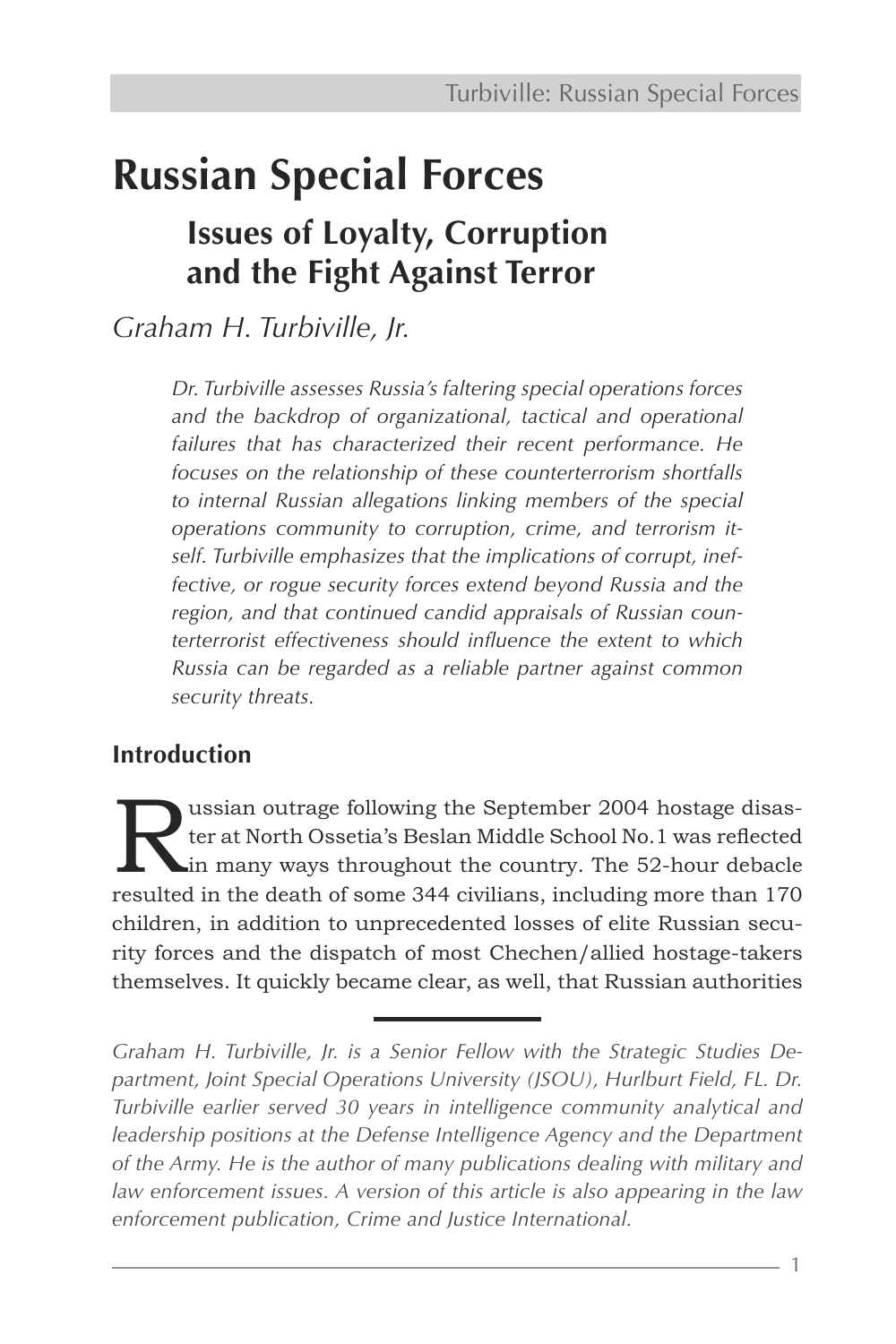had been less than candid about the number of hostages held and the extent to which they were prepared to deal with the situation. Amid grief, calls for retaliation, and demands for reform, one of the more telling reactions in terms of hardening public perspectives appeared in a national poll taken several days after the event. Some 54% of citizens polled specifically judged the Russian security forces and the police to be corrupt and thus complicit in the failure to deal adequately with terrorism, while 44% thought that no lessons for the future would be learned from the tragedy. $1$ 

This pessimism was the consequence not just of the Beslan terrorism, but the accumulation of years of often spectacular failures by Russian special operations forces (SOF, in the apt US military acronym). A series of Russian SOF counterterrorism mishaps, misjudgments, and failures in the 1990s and continuing to the present have made the Kremlin's special operations establishment in 2005 appear much like Russia's old Mir space station—wired together, unpredictable, and subject to sudden, startling failures.

Russian police corruption, of course, has been an old, continuing story—it has been a fact of life for years and a serious impediment to providing reliable public safety and promoting any public confidence in law enforcement. Russia's well-known problems with its crumbling, troubled military establishment—and the abundant evidence of obsolescence and corruption in so many key areas—had also come to define the Armed Forces despite continuing plans for reform and modernization. Other parts of the national

*Russian police corruption, of course, has been an old, continuing story …*

security infrastructure had received public and professional criticism as well.

But Russia continued to maintain and expand a large, variegated special operations establishment which had borne the brunt of combat actions in Afghanistan, Chechnya, and other trouble spots, and was expected to serve as the nation's principal shield against terrorism in all its forms. Known since Soviet days for tough personnel, personal bravery, demanding training, and a certain rough or brutal competence that not infrequently violated international human rights norms, it was supposed that Russian special operations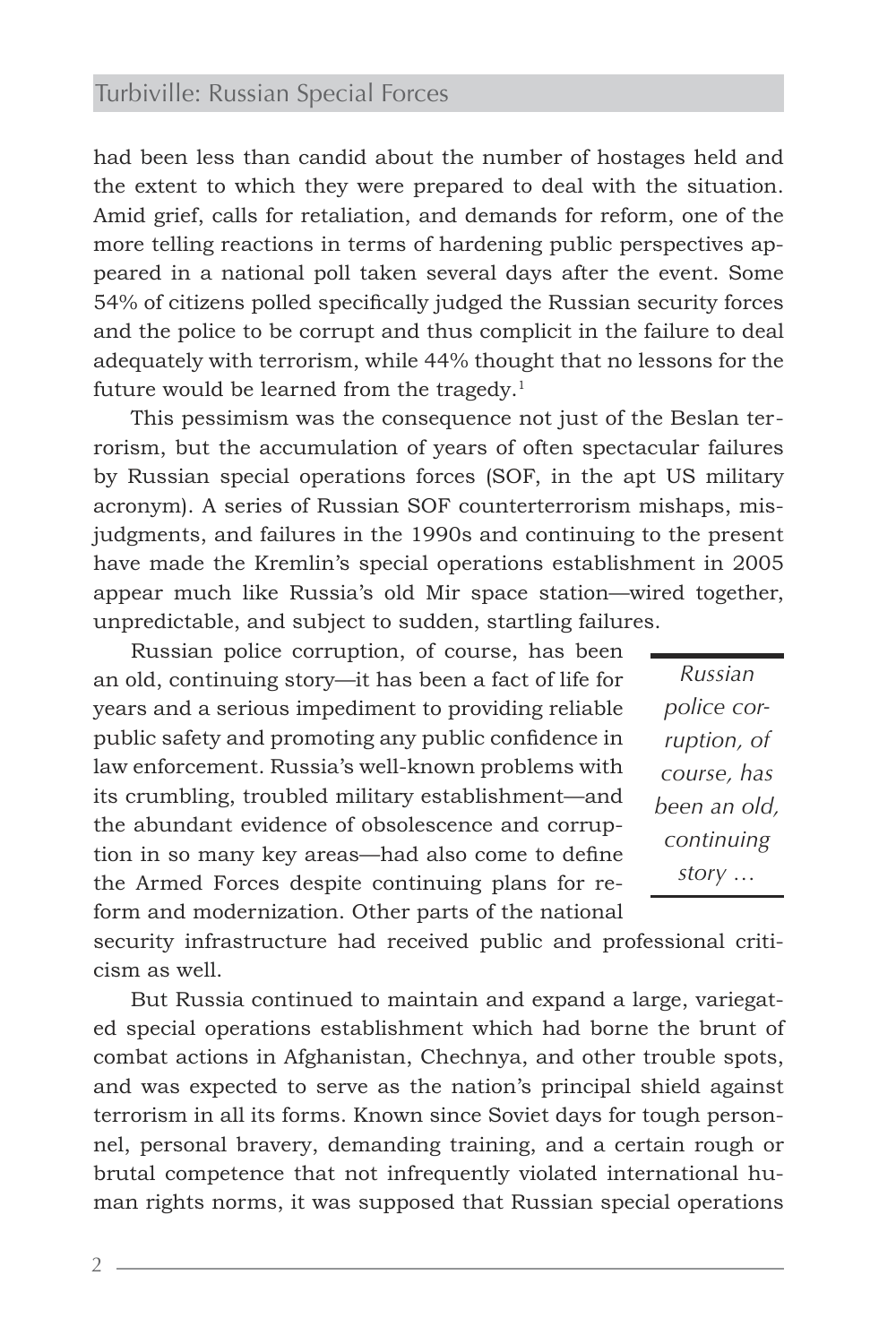forces—steeped in their world of "threats to the state" and associated with once-dreaded military and national intelligence services—could make valuable contributions to countering terrorism. The now widely perceived link between "corrupt" special forces on the one hand, and counterterrorism failures on the other, reflected the further erosion of Russia's national security infrastructure in the eyes of both Russian citizens and international observers.

There have been other, more ambiguous, but equally unsettling dimensions of Russian SOF activity as well, that have strong internal and external political aspects. These constitute the continuing assertions from Russian media, the judicial system, and other Federal agencies and officials that past and current members of the SOF establishment have organized to pursue interests other than those publicly declared by the state or allowed under law. This includes especially the alleged intent to punish by assassination those individuals and groups that they believe have betrayed Russia. The murky nature of these alleged activities has formed a backdrop to other problems in the special units.

The implications of corrupt, ineffective, or "rogue" security forces, of course, extend beyond just Russian and the region. The reliability and attitudes of Russia's elite military, security services, and police special forces—as well as the activities of the influential airborne and special forces veterans groups—fundamentally influence the extent to which other nations can view Russia as a reliable partner against terror. In that regard, there is value in briefly reviewing the status of the Russian special forces establishment, and the allegations linking active and retired members to corruption, crime, and "terrorism" itself. A closer look at some of these underlying, less examined circumstances of Russian SOF in 2005 may add some insight and understanding to current and future performance, and some realism to expectations about future cooperation.

#### **Russian SOF Overview**

Midway into 2005, Russia is focused on evaluating and transforming its special operations forces and associated military and state intelligence capabilities. This is being carried out against a backdrop of organizational, tactical and operational failures; a few limited suc-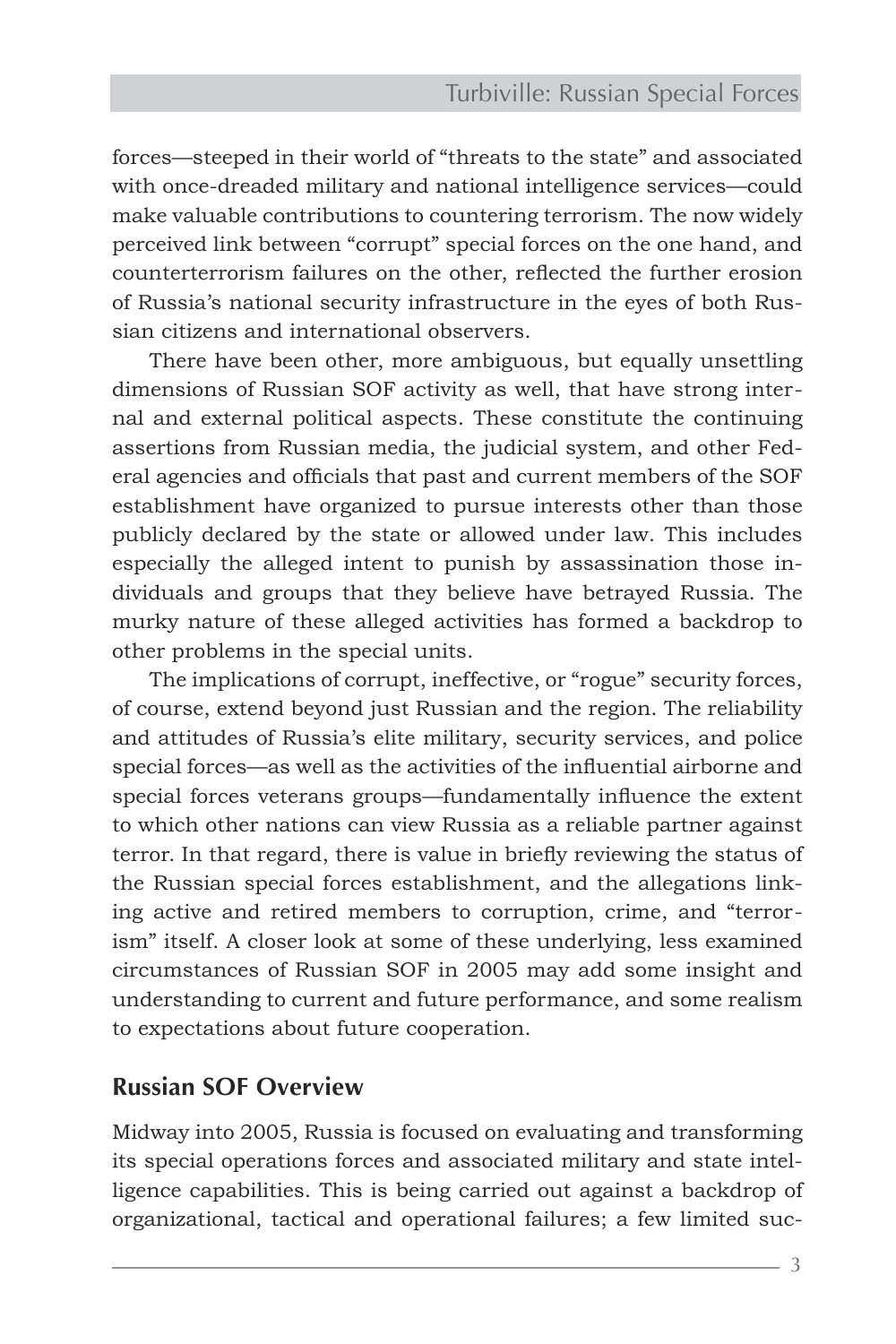cesses; and many growing requirements generated by domestic and international challenges. Proposals range from modest adjustments to extremely controversial ideas like the creation of a new "Forces of Special Designation" command (Sily Spetsialnogo naznacheniya— SSN incorporating Russia's ground, air and naval special operations units as well as the special units of the civilian security services under some concepts.2 All would be equipped with new arms, transport and other technologies, and the beneficiary of additional funding.

The special forces establishment that will be the focus of any implemented reforms largely constitutes a legacy force from Soviet

## **Snapshot: Russian Counterterrorist Units and Special Operations Veteran Groups**

**Ministry of Defense:** The most prominent military counterterrorist units are found in the General Staff's intelligence arm and within the airborne forces. It is these forces upon which Russian military SOF primarily rest.

• Main Intelligence Directorate (GRU): The first official Soviet mention of GRU SOF—despite earlier Western knowledge of their existence and capabilities—appeared in the late 1980s. Since that time, the brigades and other GRU detachments, teams, and units of "special designation" (spetsnaz in the Russian acronym) have become well known to those who follow Russian military activities. These military forces are very roughly comparable to US Special Forces. Originally intended for special reconnaissance, direct action, and other missions against NATO and external enemies when formed in the 1960s, they were widely employed in counter-insurgency (COIN) actions in Afghanistan and central in actions against Chechen guerrillas in roles that emphasize special combat actions against insurgents far more than the original spetsnaz model. When the USSR dissolved, at least half a dozen spetsnaz formations remained with the newly independent states and were lost to Russia. There are now a substantial number of Spetsnaz Brigades—including Navy brigade-size Spetsnaz units—in the Russian force structure. Individual units like the 15th Spetsnaz Brigade—about which more will be said—have been well-publicized and discussed in the military press. According to some Russian claims, for example, the15th Brigade during its Afghan service was responsible for controlling an area several times the size of Chechnya.

• Airborne Troops (VDV): The Airborne Troops—among the most capable of Russian combat forces—have historically been associated with spetsnaz units per se, sharing many training approaches, personnel selection criteria, installations, distinctive uniform items, and some combat capabilities. However,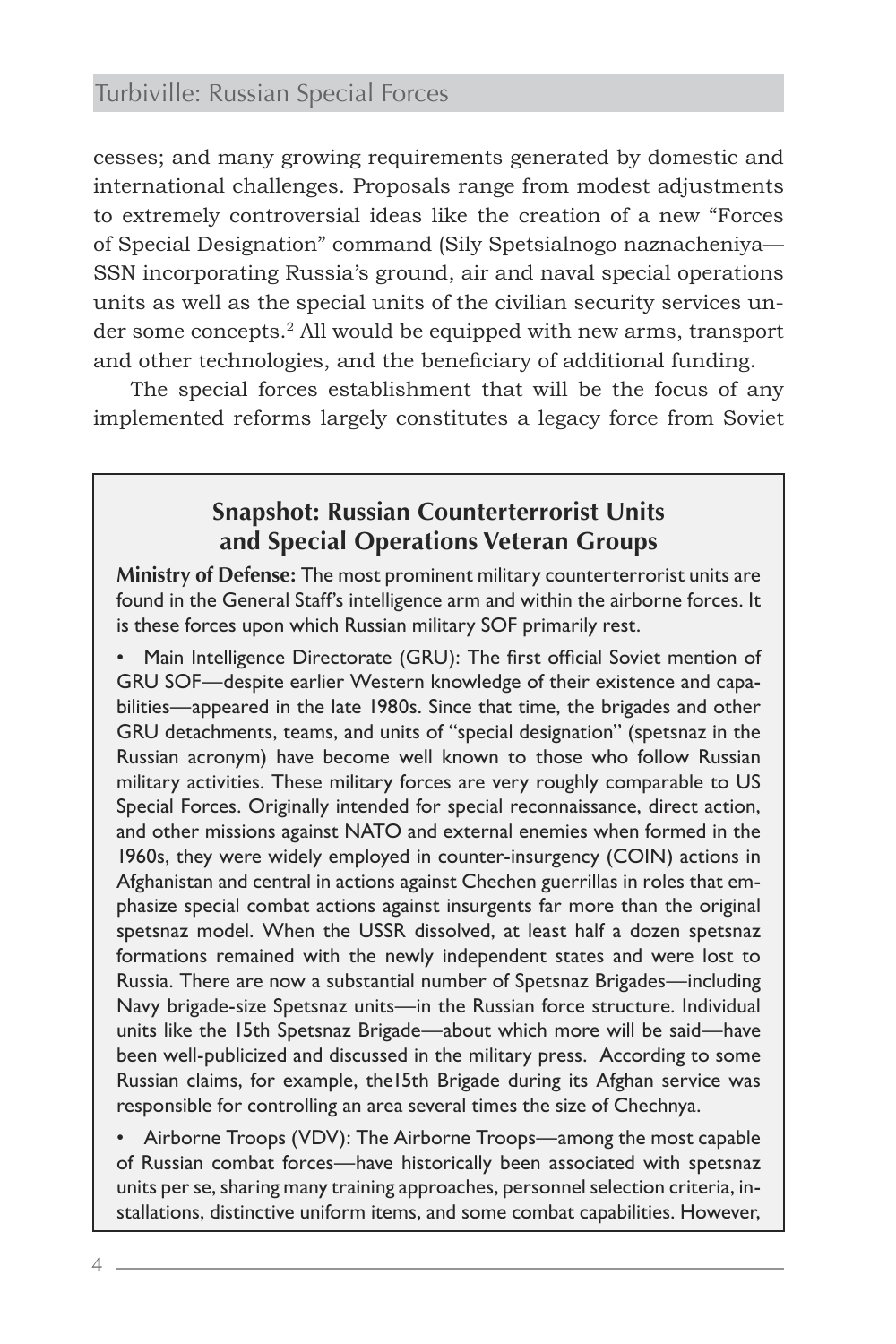days. It is a substantial collection of "elite" units cutting across a number of Russian Federal organizations, with some regional and local analogs existing as well. Most were damaged by the initial unit splits accompanying the USSR breakup. Continuing disruption had been imposed by organizational shifts, the alternate shrinking and expansion of units and resources, and inadequate training due to resource constraints. Elements of virtually all Russian SOF—military, security service, and police—have served extensively in Chechnya, associated Caucasus hotspots, and other areas under circumstances that have further degraded their readiness. One consequence—a

only elements of the VDV's current four divisions and separate combat and support units perform precisely analogous missions or are formally termed spetsnaz. Of note in this regard is the VDV's 45th Separate Spetsnaz Reconnaissance Regiment—described by some as one of the most capable VDV units in the force—which will be discussed below. In Soviet times the VDV trained for large-scale airborne operations with an emphasis on both strategic and tactical mobility. Requirements in Afghanistan, Chechnya and other internal conflict areas have dictated their employment in smaller task forces and teams better suited for counter-insurgency.

#### **Ministry of Internal Affairs (MVD)**

• Internal Troops (VV): The large Internal Troops establishment is charged with guarding key infrastructure, running prisons, escorting cargos, and other tasks. Within the force structure are so-called "operational designation" divisions, organized along motorized infantry lines and capable of conducting missions from quelling ethnic unrest or riots to combat operations. Within one of these divisions—the Separate Division of Operational Designation (still informally called the Dzerzhinsky Division as in Soviet times)—one of Russia's premier counterterrorist units is found. This regimental-size spetsnaz unit is called Vityaz (Knight), and it has participated in many major counter-terrorist, hostage rescue, and combat operations since its establishment in 1977. Vityaz components serve in Chechnya as well as various ethnic hotspots.

• Militia: As in the Soviet era, routine policing of all types is the responsibility of the Militia (as the police establishment is called). Beginning in the late 1980s, as criminal violence as well as ethnic and nationalist violence in restive republics became more serious, militarized "Militia Detachments of Special Designation" (OMON) began to be formed in larger cities and population centers. Analogous to heavily-armed SWAT units, OMON contingents were soon deployed out of area to distant hot spots and also served in Chechnya.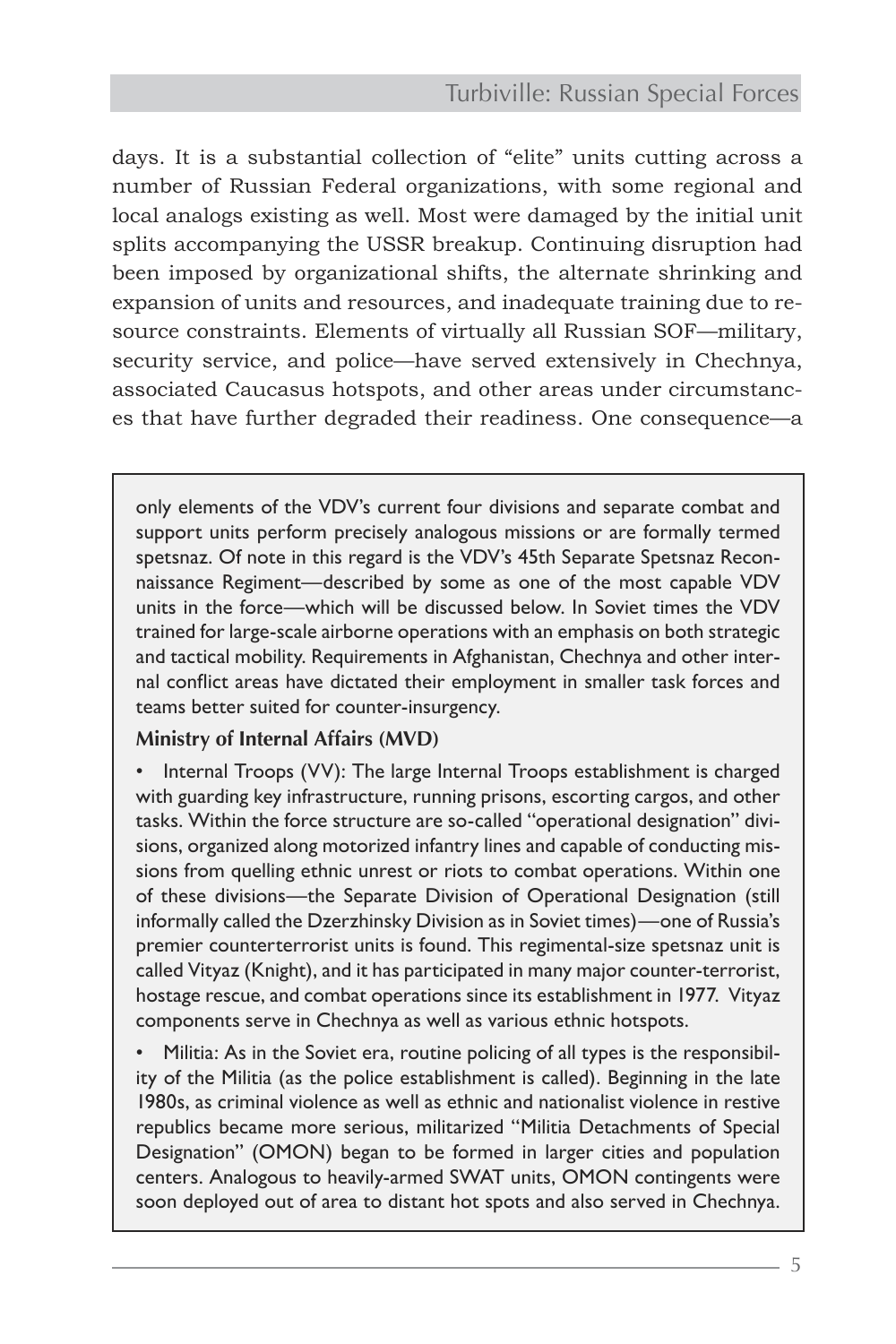variety of commentators note—is the creation of organizational cultures of trained specialists into which non-state agendas and criminal enterprise has made some inroads.

While limited Soviet materials began to appear in the late 1980s acknowledging the existence of special operations forces, there is now a huge amount of new information detailing the origins, development, actions and current posture of Russian special operations forces. The numerous publications and available documents in recent years—including a substantial and growing body of Russianlanguage on-line materials—have expanded the knowledge base and

Not as capable as Vityaz or other elite special operations units, OMON formations perform a range of counterterrorist duties and have earned a reputation as tough and sometimes brutal.

**Federal Security Service (FSB):** The FSB, as a KGB successor organization incorporating responsibilities from several former KGB components, retains something of the authority and reputation of its antecedent organization. Charged principally with counter-intelligence, counterterrorism, economic security, and investigations and analysis, among other associated functions, the FSB controls Russia's two major counterterrorist forces, the Al'fa and Vympel (Pennant) groups, which are part of the FSB "Special Designation Center" (Tsentr Spetsial'nogo Naznacheniya—TsSN). The Border Service, controlling paramilitary Border Guard units, has had special operations units for combat, counterterrorist and other missions since at least the 1980s where they were employed in cross-border operations during the Soviet-Afghan war.

• Al'fa: Probably the best known and arguably the most capable Russian counterterrorist unit, Al'fa was created in 1974 under the KGB's Seventh Main Directorate. It was one of the units that spearheaded the December 1979 invasion of Afghanistan and later played a central role in many of the Soviet Union's and Russia's political crises, counterterrorist operations, and in ethnic and nationalist hot spots. Part of the Al'fa group was lost in the dissolution of the USSR (e.g., Ukraine has its own Al'fa Group), but was rebuilt. Al'fa has been targeted against Chechen terrorism—100% of members have done duty in Chechnya—as well as being engaged in tracking down Chechen leaders and combatants. At Beslan, Al'fa lost 3 officers. Both FSB Al'fa and Vympel members comprised the force that tracked and killed insurgent leader Aslan Maskhadov in the Chechen village of Tolstoy-Yurt in early March 2005.

• Vympel: Founded in 1981 under the KGB's First Main Directorate, Vympel was intended for direct action against NATO and other targets outside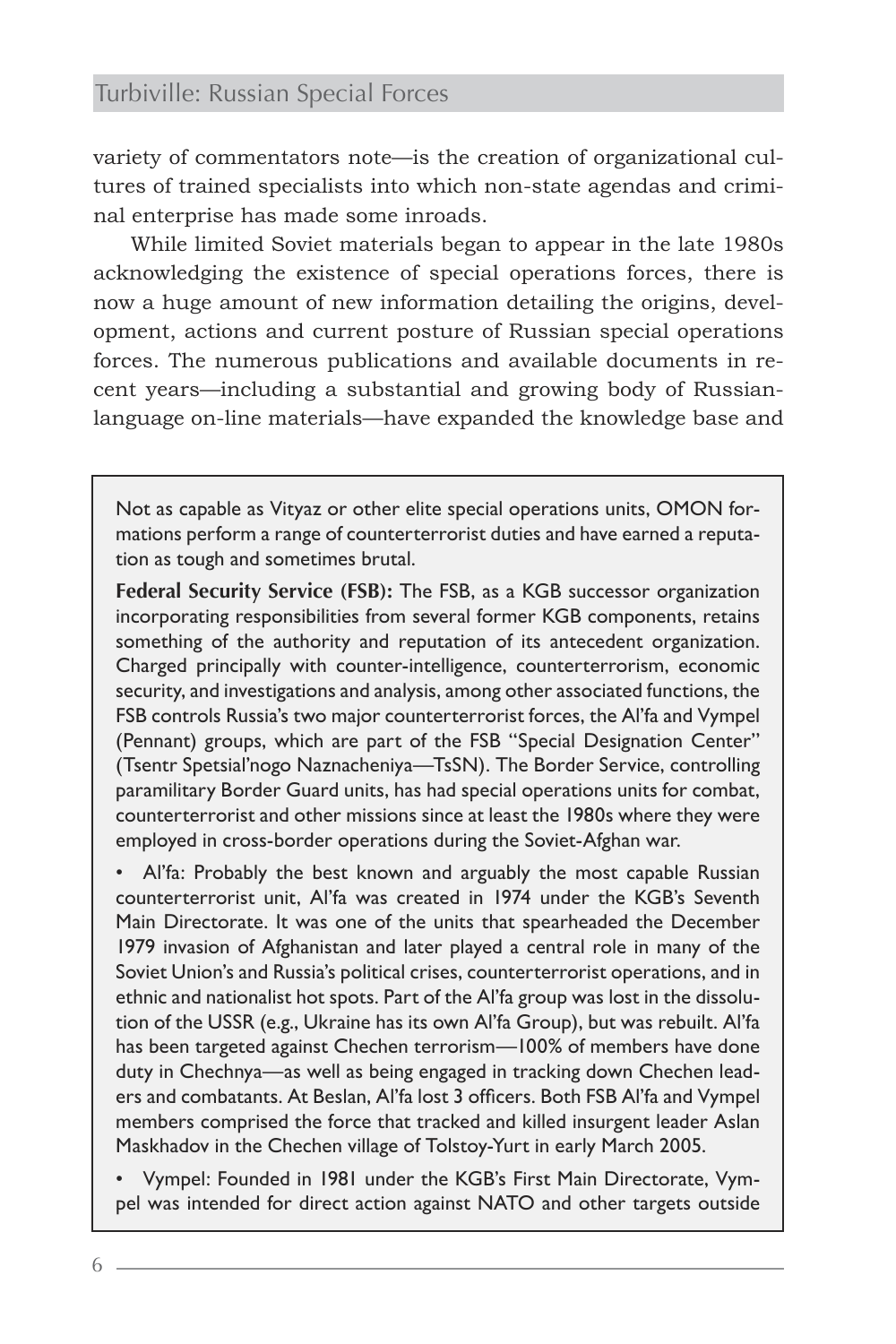included such innovations as Internet "chat rooms" where special operators exchange views on current issues. While space prohibits detailed discussion or an enumeration of all existing forces, a snapshot of the main units figuring in recent events is set out in the inset to provide some context and sense of the overall SOF establishment and to highlight those specific units so directly affected by allegations of criminality and other misconduct.

A few examples of specific special force units and supporting law enforcement—their alleged corruption, criminal linkages, questionable international activities, charges of contract murder and alleged

of the USSR. It operated in Afghanistan, and reportedly was also present in Cuba, Vietnam, Nicaragua, Mozambique and Angola. Following Vympel's 1993 refusal to storm the Russian "White House" Parliamentary building during the Boris Yeltsin-Parliamentary confrontation, the unit fell on hard times. After transfer to the MVD (where most officers resigned in disgust and the units went through various changes) it was eventually reconstituted using some past members and placed under the FSB as a domestic counterterrorist force. At its 20th anniversary in 2001, Vympel had suffered only 6 fatalities. That number more than doubled at Beslan where 7 counterterrorist officers were killed, and Vympel remains heavily engaged in Chechnya and the Caucasus.

**Special Forces Veteran's Groups:** The proliferation of special operations organizations beginning in the late 1970s and early 1980s has greatly increased the number of associated veteran's organizations. Many have the ostensible mission of providing camaraderie, employment and family assistance, and other benefits to former members, though some have been vocal advocates for patriotic, security, and political issues. Some of the veterans' groups initially formed had broad membership categories including veterans of Afghanistan. Others were exclusively for specific SOF affiliations (like the Association of Al'fa Group Veterans, the Vympel Veterans Association, the Union of Vityaz Veterans, and others). A number of private security firms and services were formed by these veterans (e.g., the"VYMPEL-A" group of security companies created by former Vympel, Al'fa, and MVD special operations personnel) and continue to hire former officers. The "Airborne and Special Forces Veteran Association" incorporates mainly military spetsnaz and VDV members. There are also a variety of veterans groups and unions which have broad membership, but include influential airborne and special operations force veterans in their composition. This include such ostensible military-patriotic organizations as the rather shadowy Tropa (Path), that attracts GRU and security service spetsnaz officers and other who have fought in various internal hot-spots.  $\blacktriangleright$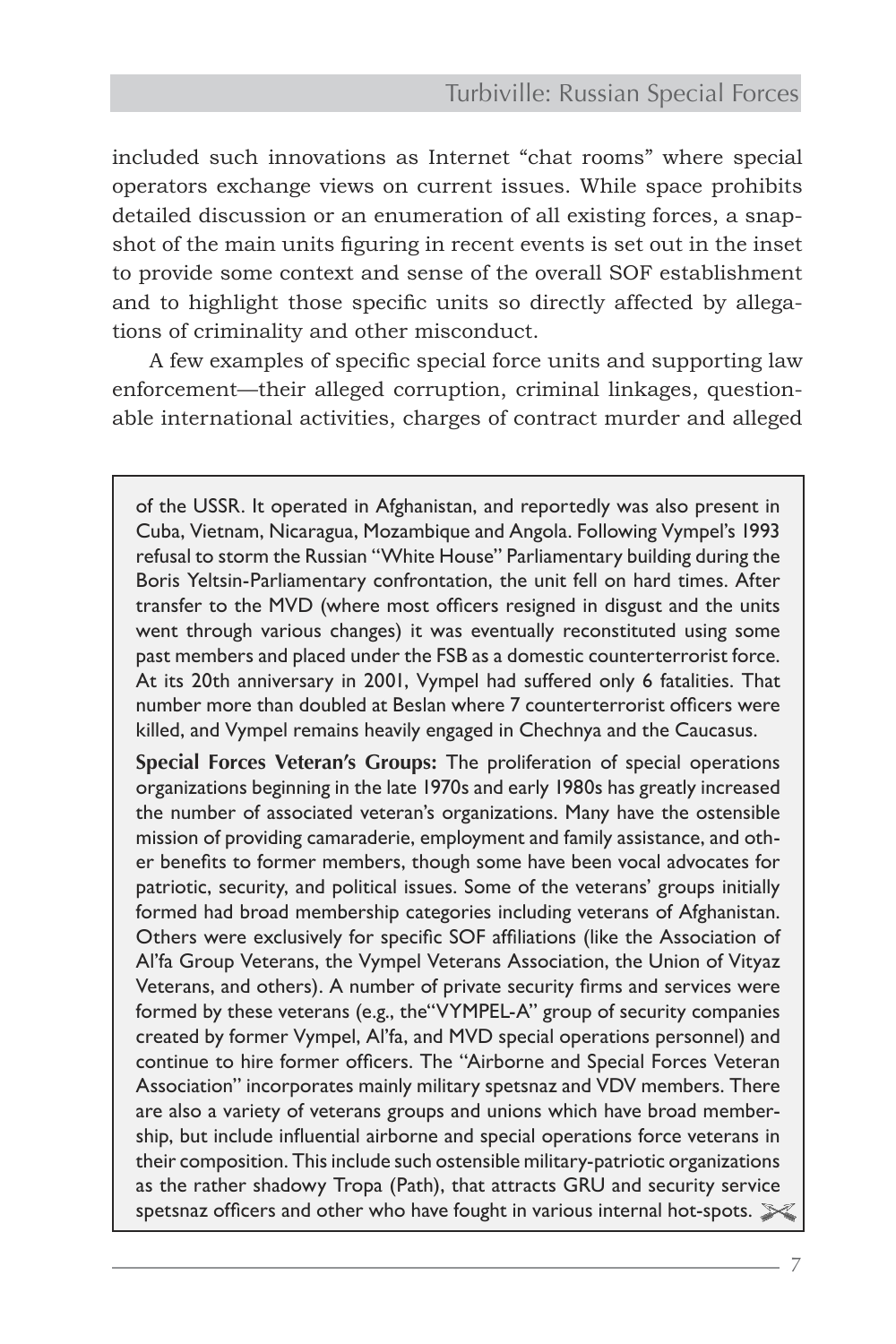spetsnaz cabals—illustrate the current state of suspicions and ambiguity.

#### **Corruption and Criminal Links**

The June 1995 Chechen hostage-taking saga at Budyenovsk marked the most visible beginning of a series of ongoing highly public counterterrorist failures. The Budyenovsk "Money-Bus-Forest-Allah is Great" scenario—as one Russian official satirically termed it—was a stunning demonstration of Russian ineffectiveness at the time.3 Chechen fighters led by Shamil Basayev seized hundreds of hostages at a Russian hospital, defeated elite security force (including Al'fa's) efforts to free them, and escaped with officially provided money and transportation, leav-



Chechen guerrilla chief Shamil Basayev, architect of major terrorist events including Beslan that highlighted Russian spetsnaz shortcomings and the corruption of the Russian security system.

ing behind more than a hundred dead hostages and security personnel. Six months later Chechen insurgents seized several thousand hostages at a hospital in Kizliar (Chechnya), killing 65 civilians and security personnel and escaping. The drumbeat of such hostage-

taking incidents—punctuated by highly destructive terrorist bombings—continued in the Caucasus, throughout Russia, and in Moscow itself. By October 2002, about 130 deaths among some 800 hostages taken by Chechen terrorists (41 killed) at Moscow's Dubrovka theater in a 57-hour standoff followed a familiar pattern of failed countermeasures and/or response. A determination that hostage casualties were caused principally by the gas (fentanyl) used

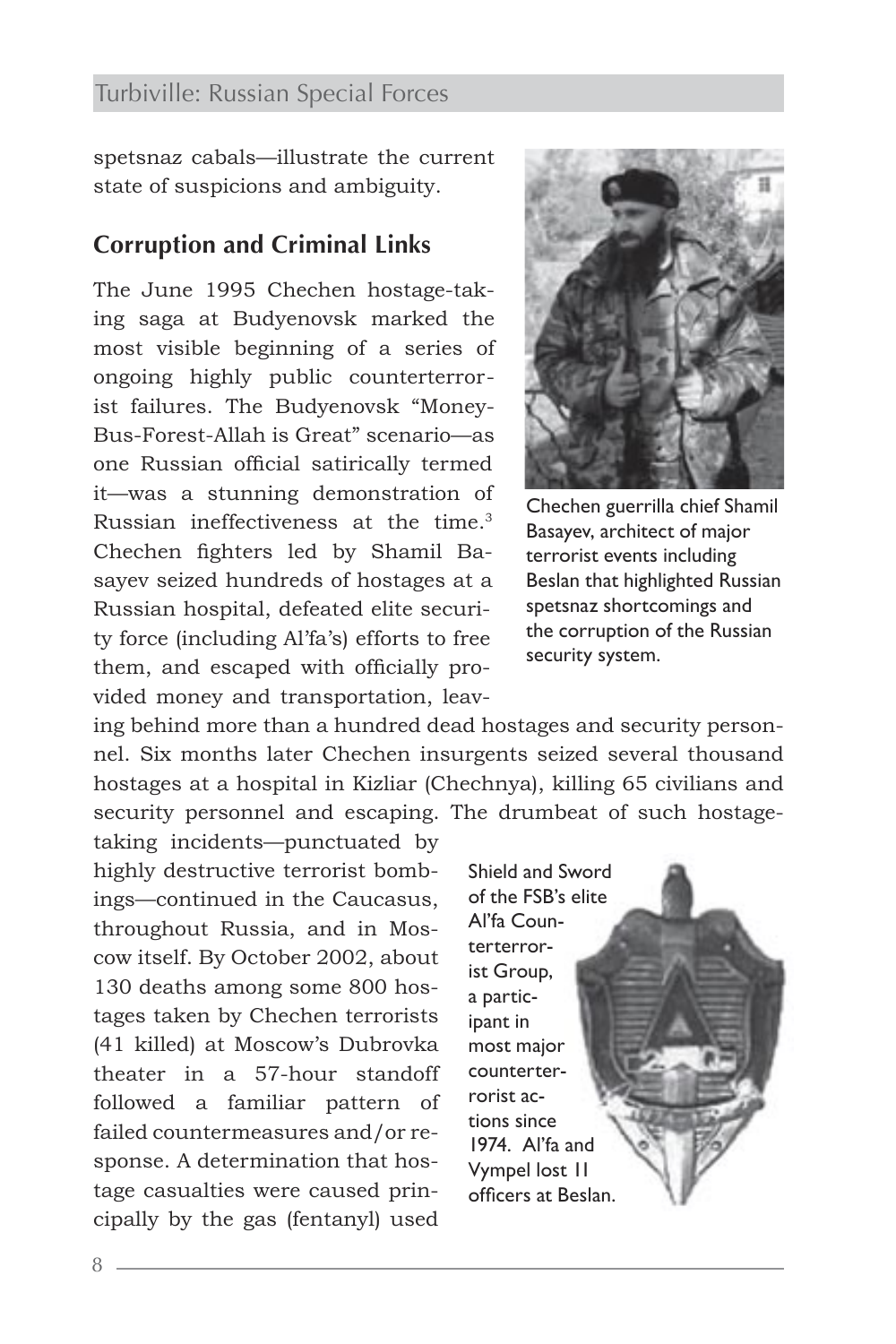by assaulting security forces added a bizarre touch of negligence and inefficiency. Three August 2004 Chechen female suicide bombings that downed two planes killing 89 people and killed another 9 people outside a Moscow subway station served as a prelude to Beslan and its outcome.

While not as great in sheer numbers, the impact of eleven Al'fa and Vympel spetsnaz fatalities at Beslan had a profound impact on the counterterrorist forces—two warrant officers, a lieutenant, five majors, two lieutenant colonels, and an eleventh officer who died lat-

"Sword and Shield" of the FSB's elite Vympel (Pennant) Spetsnaz Group when briefly assigned to the Ministry of Internal Affairs (MVD). Most officers resigned upon the move to the MVD, but Vympel was later reconstituted and now constitutes a key FSB counterterrorist force.

er of injuries, were losses that in terms of training and experience alone will take years to really offset. More re-

cently—neither publicized nor officially confirmed—Russian media indicated that five FSB special operations personnel (reportedly from Vympel) were killed and another two badly wounded in an April 2005 assault on an apartment where well-prepared Chechen fighters were located. There were a few civilian casualties, and six Chechens were also killed.<sup>4</sup>

These are the kinds of failures

seen, in part, as consequence of an environment in which security services collusion with criminal organizations, involvement in business enterprises, and support for outside political or ideological agendas proliferate. The USSR's dissolution was accompanied by burgeoning military crime of all types, with the illegal appropriation of resources, smuggling, gray and black market arms sales involving junior and the most senior officers, and even contract murder created scandal after scandal. No type of unit seemed immune and that included the Airborne Troops and special designation forces. While the truth of some changes is impossible to determine—even by Russian prosecutors—the number and variety of crimes officially reported and prosecuted over the last decade suggests that corruption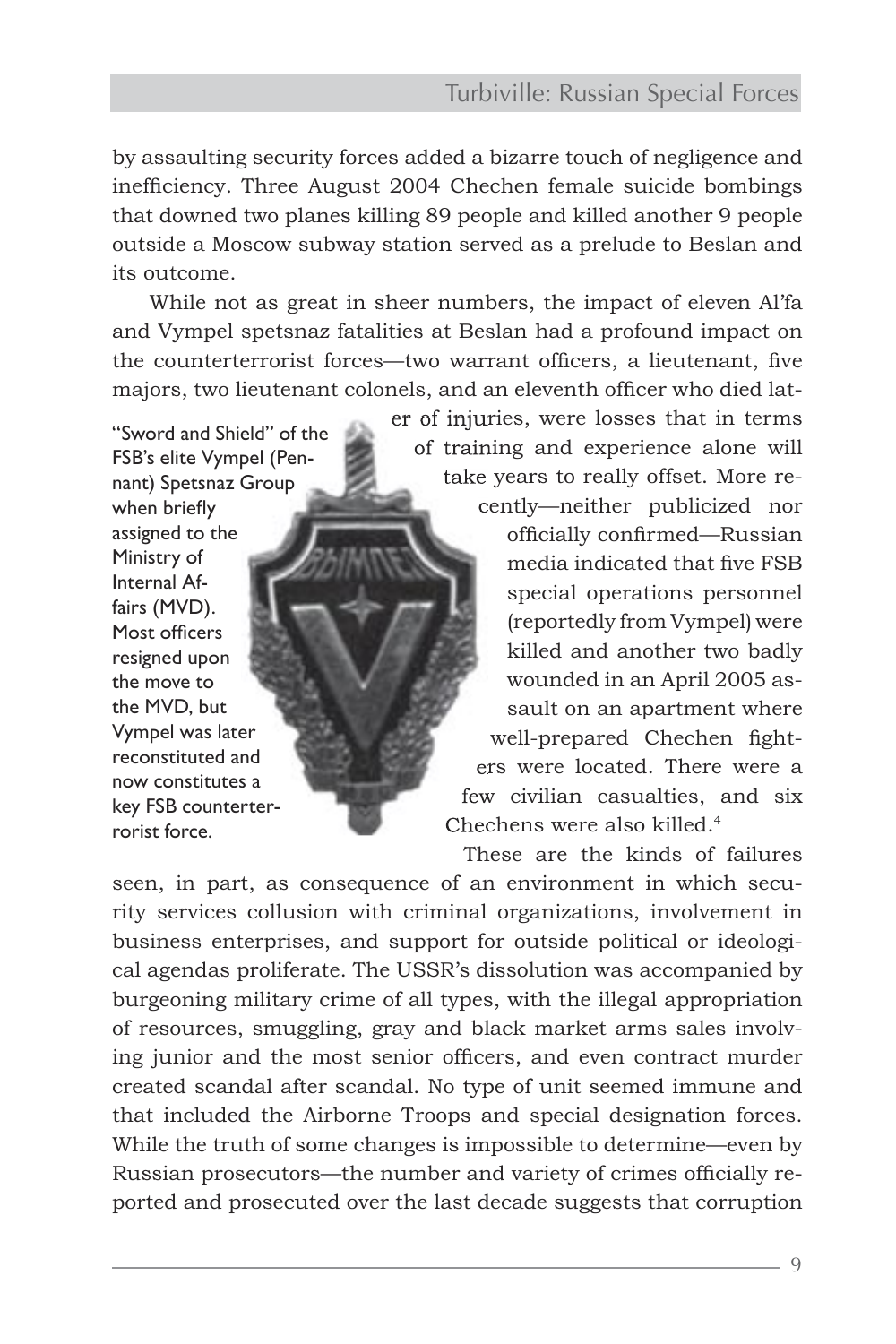among former and serving security service and special operations personnel has been more than occasional.5

A common thread in a number of the events noted above has been the susceptibility of MVD police and investigative personnel to bribery and betrayal, including individuals from Moscow to Chechnya

and the Caucasus.<sup>6</sup> Chechen fighters have able to move easily through checkpoints with weapons and explosives and to establish weapons caches near Moscow as well as in Caucasus areas. As Shamil Basayev himself noted, reaching Budyenovsk in 1995 required some \$10,000 in police/security personnel bribes and if he'd had more money he would have gone to Moscow.7 In the wake of the Dubrovka theater hostage taking, of-

*Chechen fighters have able to move easily through checkpoints with weapons and explosives and to establish weapons caches near Moscow …*

ficials identified some 100 MVD personnel complicit along the route from Chechnya, including a senior officer of the Moscow Internal Affairs Main Directorate who was arrested for passing information to the Chechen fighters.<sup>8</sup> Some six weeks before the Beslan terrorism, a joint MVD-FSB investigation resulted in the arrest of several MVD officers—including a captain with direct links to organized crime for the sale of illegal travel documents. Some of the recipients of the travel documents were alleged North Caucasus terrorists.<sup>9</sup>

One consequence of suspected criminal linkages for the MVD and FSB has been the reluctance to recruit substantial numbers of personnel possessing the languages and ethnic expertise necessary to penetrate terrorist groups. Chechens top the list but are only one group of many. At the time of Moscow's Dubrovka theater hostage episode theater, the FSB reportedly was unable to translate intercepted terrorist telephone conversations.10 This today affects the flow and quality of information as well, with information sent from reporting stations regarded as unverified and which further, often arrives too late to be acted upon in any event.

While such MVD/police corruption constitutes a serious "hole in the bottom of the bucket" for the Russian security system, problems in the special forces themselves are widely alleged as well. Links to shady business dealings—or outright criminal groups—have been a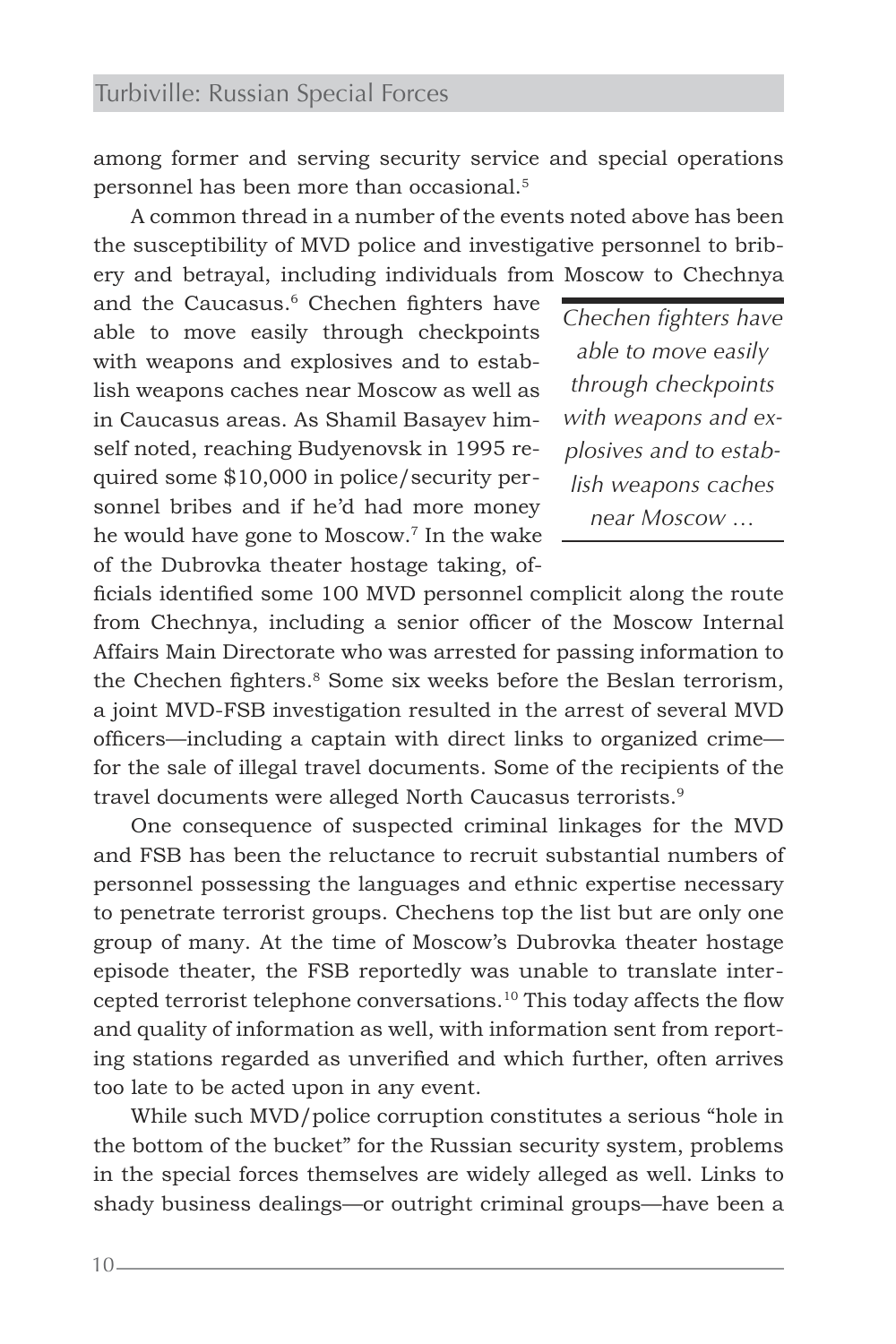common charge against active and former special operations personnel. As one recent commentator put it, "the Russian special forces are busy cutting business deals instead of preventing terrorist attacks, and this is naturally having an impact."11

This view appears to be shared by at least some inside the FSB spetsnaz forces. In one of a series of letters to a Moscow newspaper in 2003, a group of Al'fa counterterrorist specialists complained about the business dealings and corrupt practices of the senior personnel and leadership in the Special Designation Center (TsSN) itself un-



Logo of "Vympel-A" private security firm founded by, and composed of, former spetsnaz officers from the Vympel, Al'fa and other spetsnaz groups. They allegedly operate under the protection of the FSB "Special Designation [Spetsnaz] Center".

der which Al'fa and Vympel fall. They pointed to a Center spetsnaz colonel the senior specialist in sniper operations—who had accumulated a fleet of luxury vehicles, a new three-story

home, and joint ownership (with alleged criminal gang members) of a Moscow restaurant and service station. High-level FSB protection reportedly ended a prosecutor's office investigation.

Al'fa personnel charged that FSB senior leaders have business interests and relationships which are intertwined with their official duties and which benefit from FSB sponsorships. Especially galling was the case of a former Al'fa junior officer made a fortune through the private security firm Vympel-A (see sidebar) manned by other retired Vympel and Al'fa members. More to the point, the security firm reportedly operates under the protection of the TsSN chief himself, who grants all manner of special privileges and receives funding from Vympel-A for FSB TsSN social functions. Active duty Al'fa and Vympel fighters—shortly after the disastrous storming the Dubrovka theater—were astounded to hear the Vympel-A director expounding on operational planning and execution using information he could only have gotten from the TsSN inner circle. A bottom line—"only in our country can FSB generals and prosecutors bathe with businessmen in the TsSN FSB bathhouse."12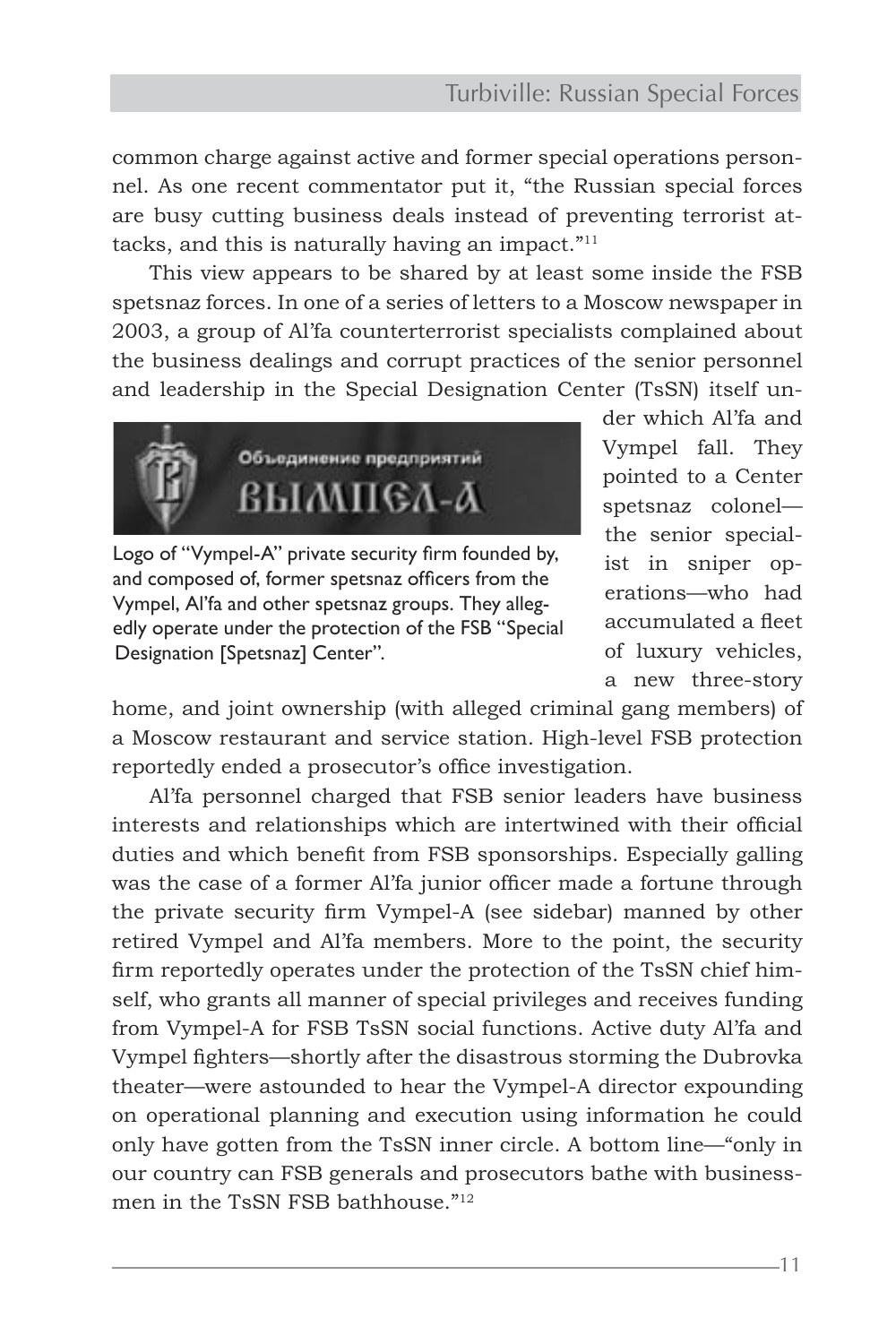In an example involving a well-known military spetsnaz unit, the Airborne Troops elite 45th Separate Spetsnaz Reconnaissance Regiment (also accused in a contract murder discussed below) recently won a still-contested decision earlier this year from the Russian newspaper Novaya Gazeta. In one of a series of articles, an investigative reporter charged that the regiment was allowing members of the Podolsk organized crime group to train on the regimental firing range. The regiment sued on the grounds that the article had done damage to their "business reputation," provoking continued questions and ridicule.<sup>13</sup>

Whatever the merits of this case, a mid-2004 Russian investigative article addressing the linkages among elite Airborne, MVD, and GRU special operations personnel and prominent organized crime groups is another case in point, raising the specter of institutionalized relationships with organized crime. While far from a new phenomenon in Russia—OMON units and Airborne personnel were already moonlighting as private security forces in the 1990s—it is one of many indications that the practice of recruiting spetsnaz personnel had become institutionalized.14 In May 2004, for example, members of Moscow's successful and violent Orekhov organized crime group were convicted of multiple murders, mainly of other criminals. Convicted Orekhov group members included former representatives of the MVD, VDV and GRU special units (at least one of whom was a Marine spetsnaz veteran). The decisions to recruit from special forces was reportedly made during the first Chechen War (mid 1990s) and systematized to the extent that the chief Orekhov recruiter somehow enlisted the services of military draft boards (Commissariats) to find discharged soldiers with requisite service and Chechen experience.

Spillover from shady domestic business dealings to the international scene has long been a feature in the Russian arms trade in particular, and has sometimes had a special operations nexus.15 Scandal-ridden Russian arms transactions from the early 1990s, often made it unclear if arms transactions were so much driven by central policy decisions as by the actions of the free-wheeling, profithungry Russian arms sales establishment allied with military and security service leaders, active and retired. The Russian Federation's principal defense arms sales agency—known by the contraction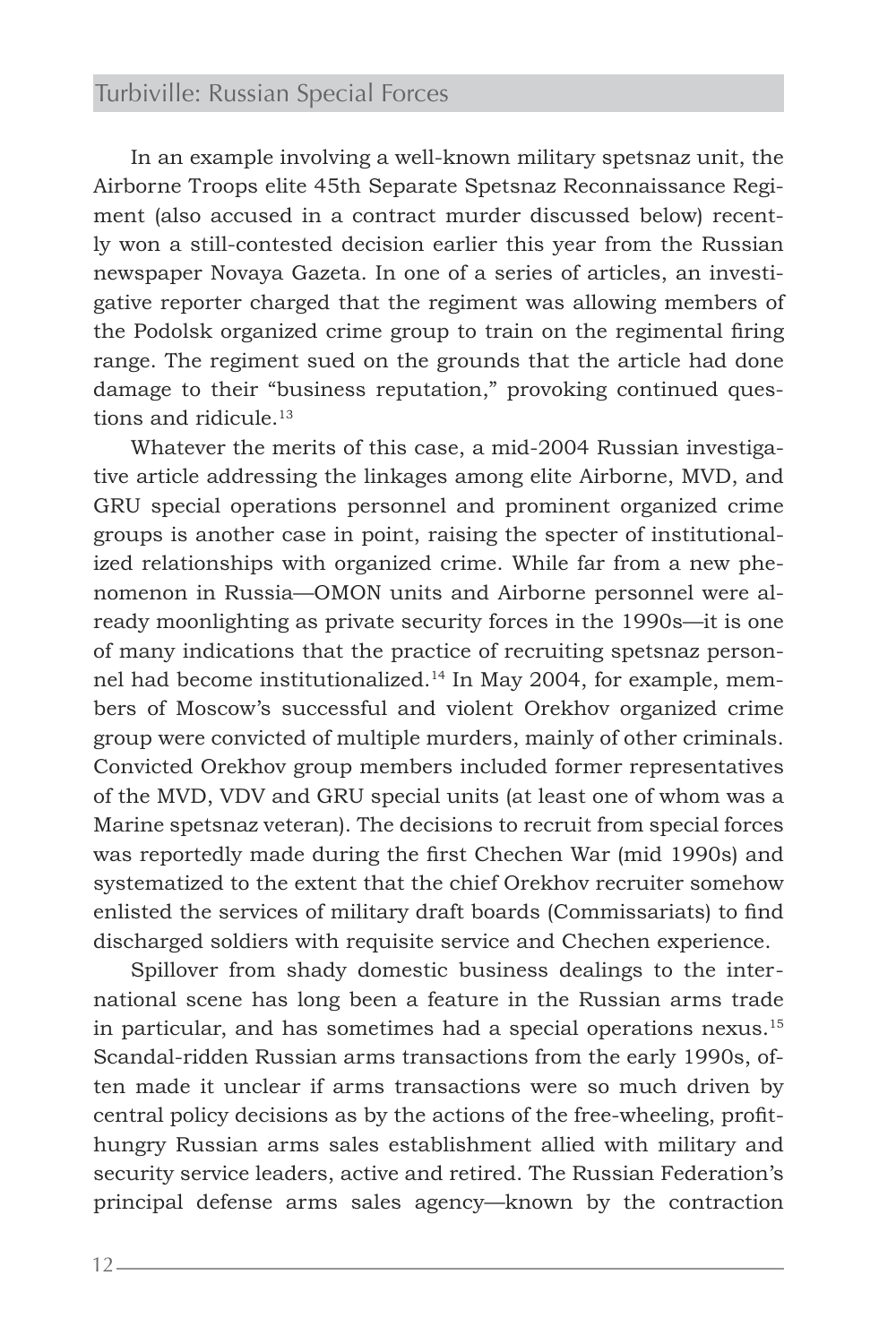Rosoboronexport—is heir to the highly corrupt Rosvoorouzhenie, whose irregular weapons transactions in the 1990s were the focus of official Russian Government prosecution and the harshest unofficial critiques from internal Russian spokesmen. This reputation for "irregularity" has followed Rosoboronexport and associated entities,



Current President of the Russian "Airborne and Spetsnaz Veterans' Association", former Airborne Troops Commander, and arms trader, Colonel General Vladislav Achalov (center in suit) receives award from the Iraqi Defense Minister in March 2003 for his role in preparing Iraq to repel US aggression days before the operation began.

particularly in charges of illconsidered and wholly profitdriven sales of weaponry to rogue regimes and groups that undermine Russian security by arming terrorist sponsors, or whose goals and activities are contrary to Russia's asserted support for a global war against terrorism.16

Former Soviet Airborne Forces commander Colonel General Vladislav Achalov currently the president of the "Airborne and Special Forces Veteran Association"—appears to have moved easily into this

milieu.17 Just days before US and Coalition operations began against Iraq in March 2003, Achalov and another Russian general officer were receiving military awards personally from the Iraqi Defense Minister in Baghdad, with the top levels of the Iraqi military leadership in attendance. Achalov had been involved in the preparation of Iraqi forces to repel a US intervention, making some 20 trips to the country in the half dozen years before the war.18 The successful US campaign resulted in the rapid capture of facilities, including a Republican Guard facility near Baghdad. As Achalov's bad luck would have it, a Radio Free Europe/Radio Liberty reporter imbedded with 1-15 Task Force, US 3rd Infantry Division found a July 2001 letter bearing Achalov's signature as an arms sale representative for a Moscow-based company with post office box in Nicosia, Cyprus. The letter responded to an earlier Iraqi request, providing delivery and price information for T-72 tank gun barrels, armored personnel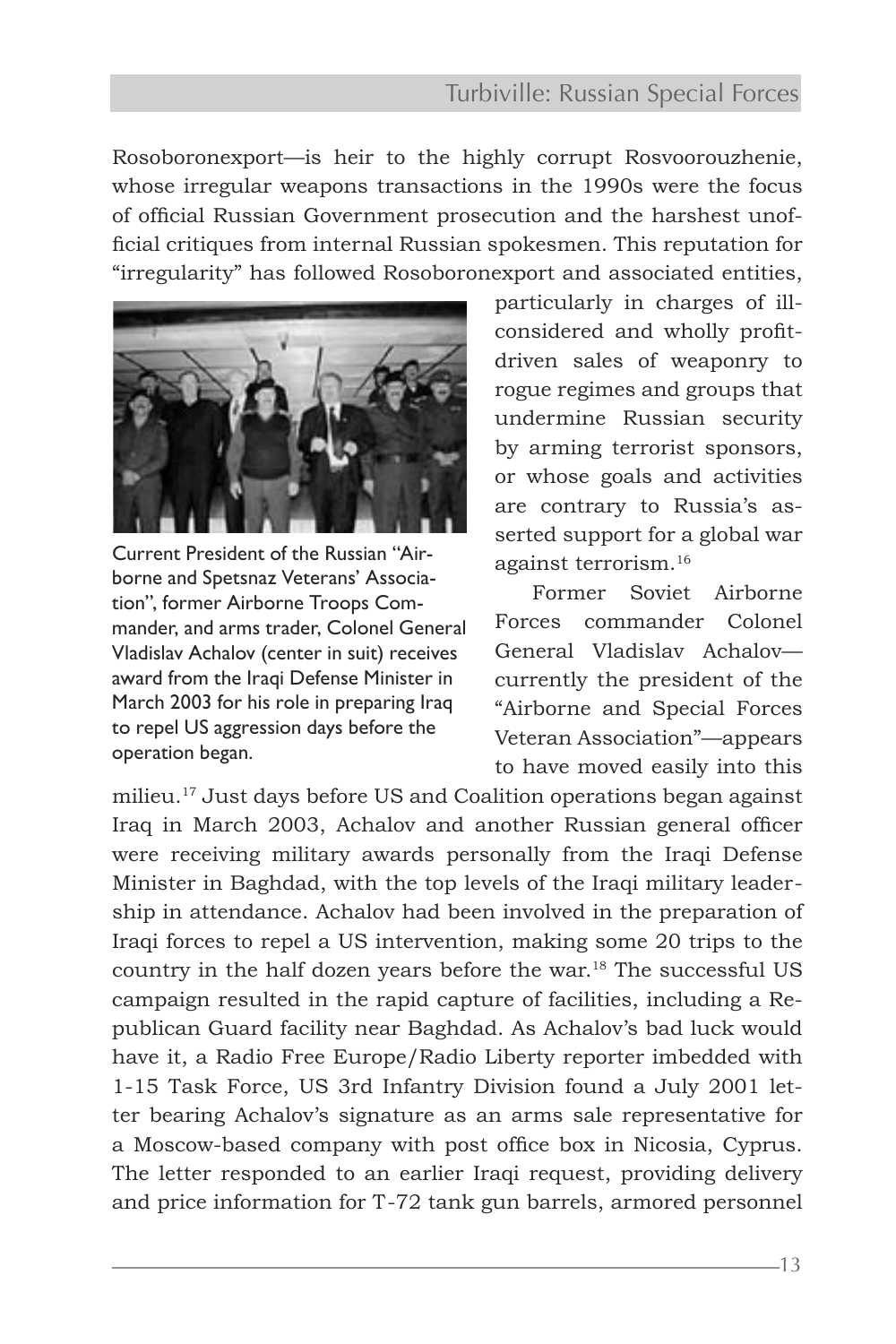carrier (BTR) engines, and .30 caliber machine guns.<sup>19</sup> Any follow-up action on the developing deal—dated long after UN weapons sanctions—is unknown publicly and may have constituted no violation. But these incidents do underscore the enduring, familiar and decidedly anti-US attitudes of some influential spokesmen for the Russian special operations community, as well as a typical link to activities and business transactions that have more than a whiff of "irregularity".

One of the most serious continuing charges of a nexus between criminal activity and special forces, however, has been allegations of contract murder. While seriously advanced for the first time about a decade ago, consideration of the issue has intensified midway into 2005.

# **Contract Killing and the Military —Enduring Suspicions of a "Spetsnaz Cabal"**

 *"...unless measures are taken to combat the functionaries and bankers who are performing criminal Western orders, Russian death squads will emerge from the ruins of the special services. They will take on the mission of physically eliminating the instigators of the destructive processes."*

*— Former KGB Major "Vladimir", the "Feliks" group, April 1995*

*"VDV spetsnaz are not 'assassins' as some represent it. We prepare specialists for war and not dark alleys."* 

*— Colonel Pavel Popovskikh, Airborne Spetsnaz officer acquitted of a reporter's assassination, April 2005*

The phenomena of "contract killings," began to appear in Russia during the early 1990s and soon became well enough established to constitute a special category of crime. Targets for such killings ranged from rival criminal leaders to businessmen, en-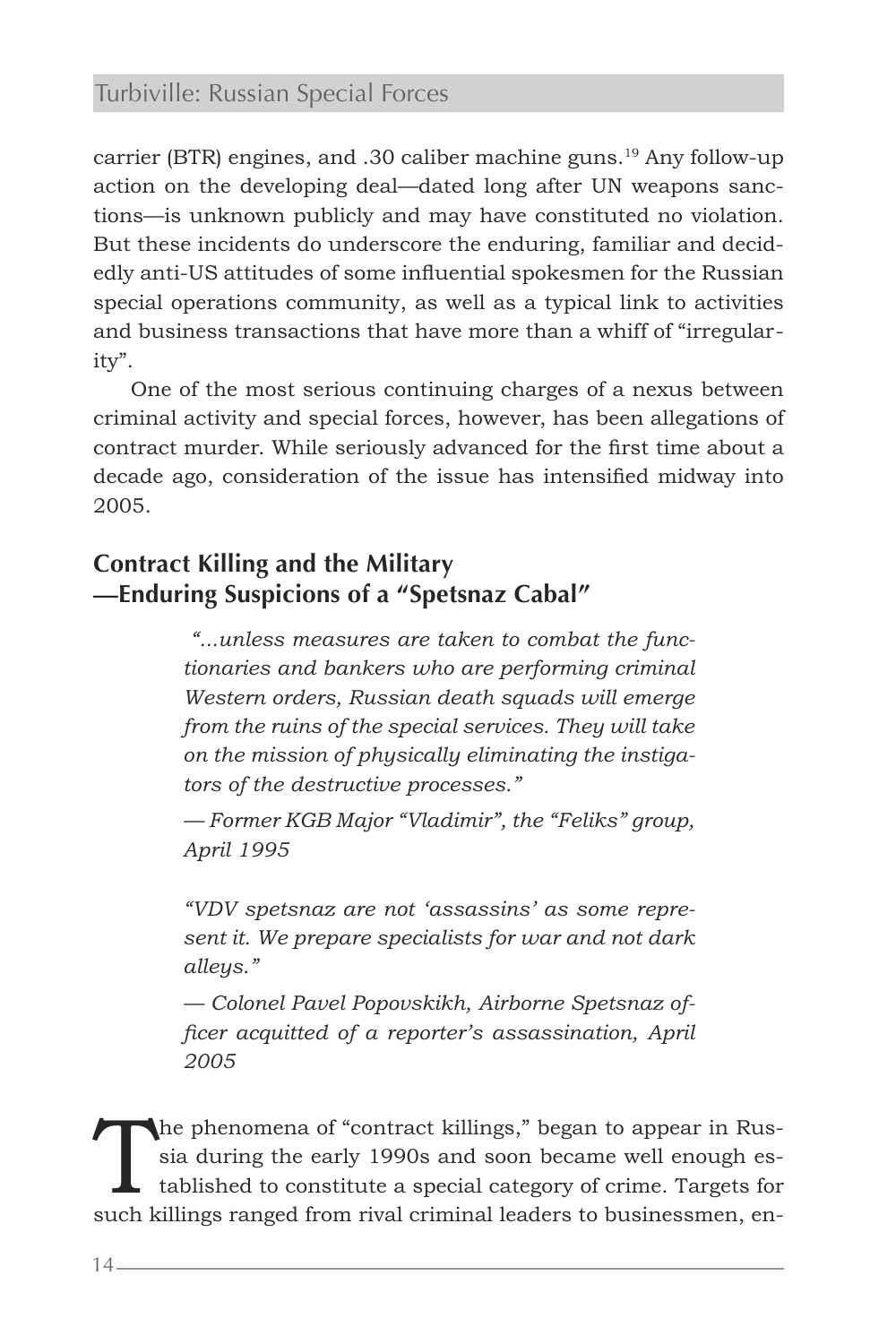trepreneurs, financiers, and bankers whose activities brought them into confrontations with aggressive competitors or professional organized crime gangs.20 In some cases serving or retired military or security force officers have been targeted as well, usually for reasons that publicly remain obscure.<sup>21</sup> The contract murder of the widely popular Moscow television personality and Ostankino State Television and Radio Company director, Vladislav Listyev, on 1 March 1995, and the subsequent killing of the vice-president of the Yugorsky Bank on 11 April 1995, defined a mid-1990s environment where the lives of prominent and obscure individuals were in daily jeopardy.<sup>22</sup>

While few of the killings were solved or successfully prosecuted, mid-1990s projections that the rate would continue to grow at a geometric pace did not develop, although recent high visibility assassinations and attempts has raised that specter again. The pool of professional contract killers has been postulated to include the numerous semi-legal professional boxing leagues, the Afghan war veterans, the OMON riot police, ex-KGB and Interior Ministry officers, among others.23 Citing MVD sources in the early 1990s, a Russian journalist who for some years specialized in Russian organized crime laid out an elaborate four-tier classification system for hired assassins.24 At the top of the hierarchy were so-called Alone super killers employed against the most important targets and drawn from the ranks of former GRU or KGB.25 These reports—even when directly from official sources—seemed highly fanciful, though many well-documented dimensions of Russian organized crime and the past activities of security services are no less so. In any case, since contract killers were rarely caught, little definitive was known on the identities.<sup>26</sup>

One of the most serious allegations of special forces involvement in a high-visibility contract killing entered its latest phase amidst controversy in March 2005, more than a decade after it surfaced. On 17 October 1994, a Russian investigative journalist for the newspaper Moskovskoy Komsomolets named Dmitry Kholodov was assassinated by a bomb delivered to his editorial office. Kholodov had been writing a series of articles dealing with high level military corruption and the massive theft of state property from the Soviet Western Group of Forces in East Germany during Soviet troop withdrawals in the early 1990s. His reporting was widely regarded as innovative,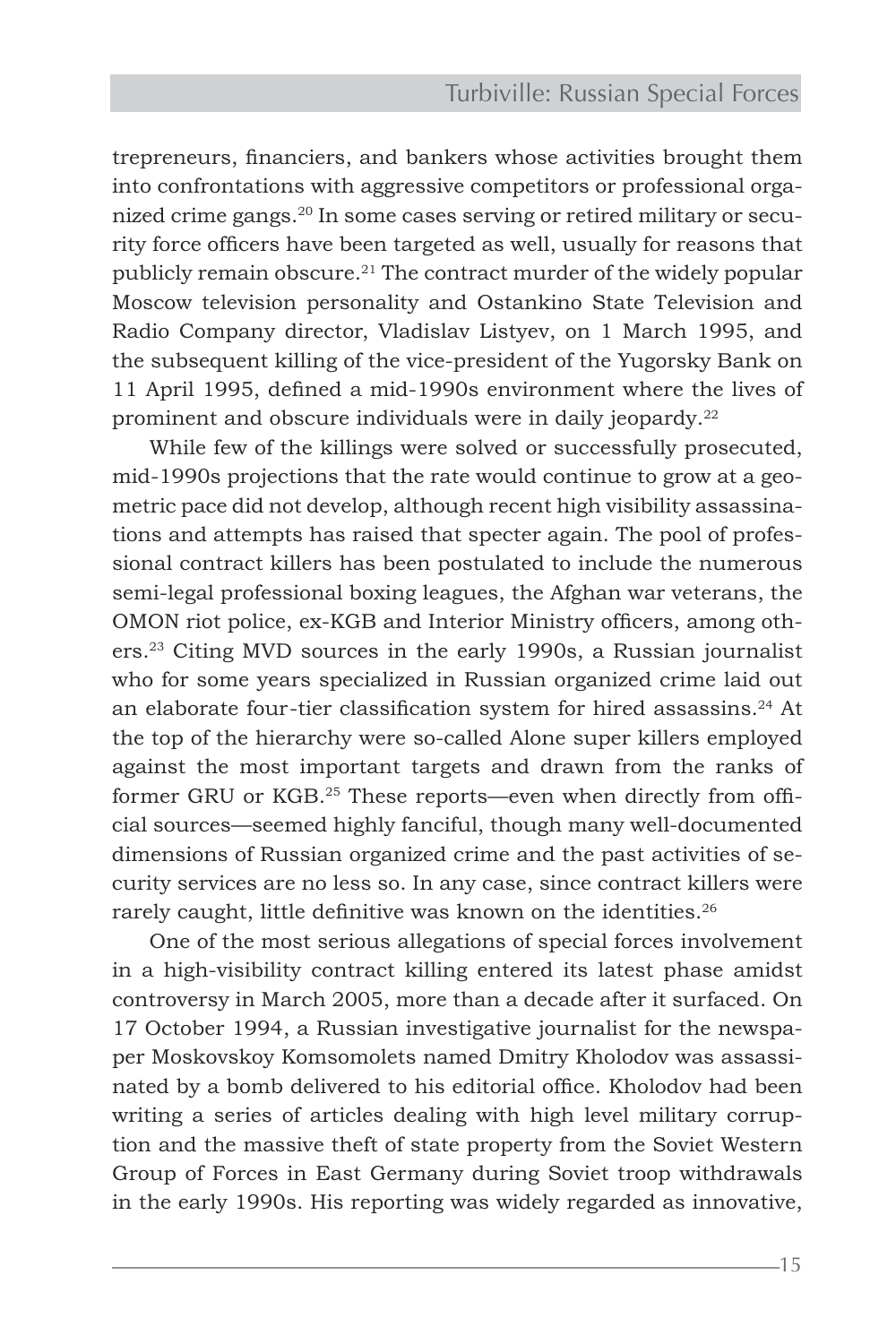accurate, and appalling for it indicated about the corruption permeating the senior Armed Forces leadership. He had reportedly turned his attention to pending operations in Chechnya and additional military malfeasance. The bomb that killed him was concealed in a brief-

Colonel Pavel Popovskikh, Chief of Airborne Reconnaissance and founder of the 45th Airborne Spestnaz Regiment accused of killing a Russian journalist and acquitted amid controversy in Spring 2005.



case delivered by an unidentified man and was supposed to contain documents incrimination the armed forces.

The Kholodov murder focused public and official attention on the prospect that members of the military—including the most senior members—may have been behind the reporter's death. Initially, then-Deputy Minister of Defense Matvey Burlakov and Minister of Defense Pavel Grachev—former Airborne Troops Commander—were spotlighted in this regard, owing to the harsh indictments of cor-

ruption and malfeasance Kholodov had directed at them and Russian military criminality generally. In an extraordinary interview in October 1994, Grachev denied any personal involvement and stressed in any case that the GRU (Main Intelligence Directorate) would have done the job much more professionally.<sup>27</sup>

Gray Wolf symbol of the innovative 45th Airborne Spetsnaz **Reconnaissance** Regiment formed in 1994 for counterinsurgency operations in Chechnya. **Regimental** personnel faced criminal charges including murder.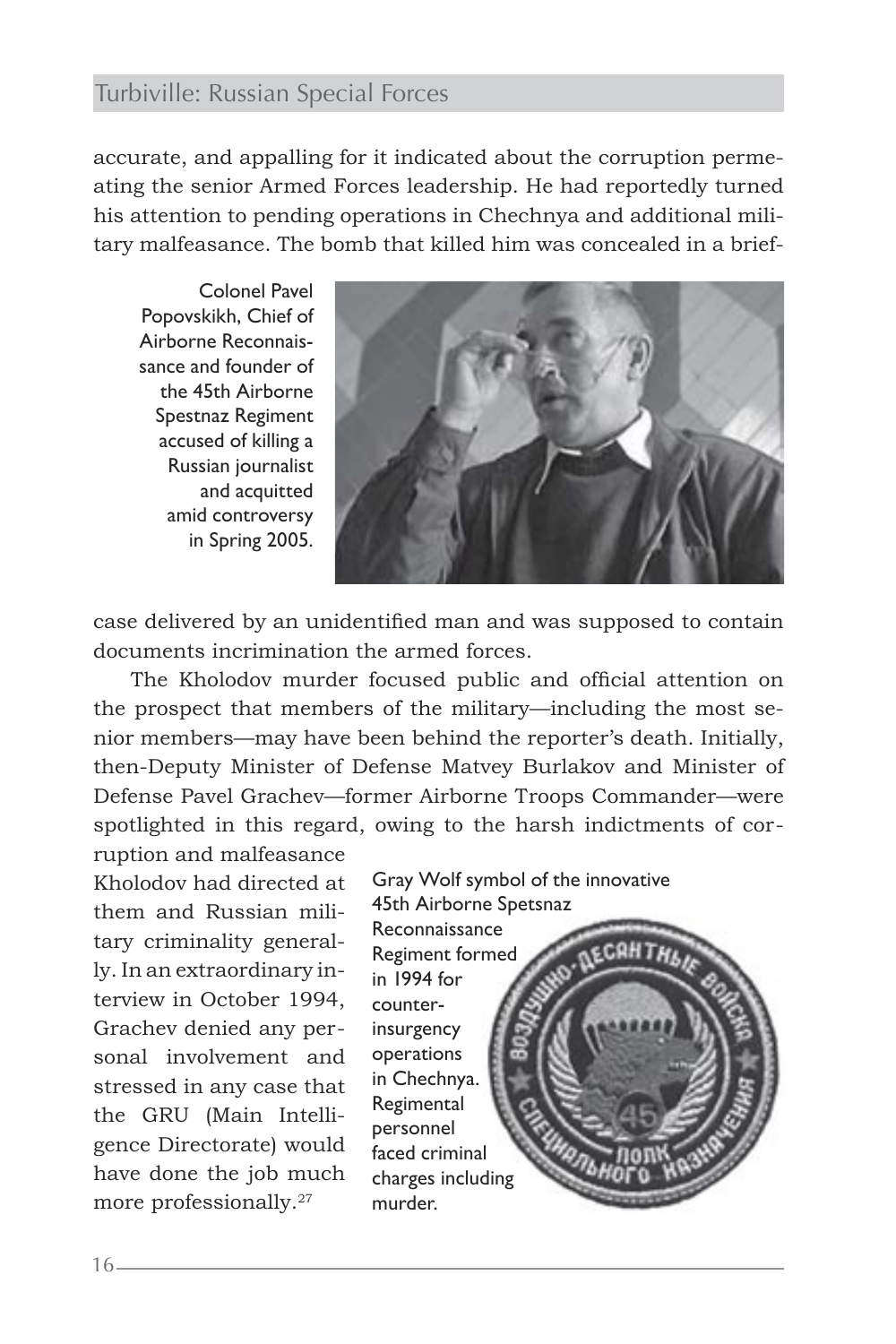Actually, while GRU involvement was quickly highlighted as a possibility, the then-Federal Counter-Intelligence Service (today's FSB) had determined the murderer to be a paratrooper assigned to a regiment deployed to Chechnya.<sup>28</sup> It was three and a half years, however, before arrests were made in 1998, and the detentions were astonishing for the military spetsnaz community. Those charged included the highly regarded Chief of Airborne Forces Reconnaissance and organizer of the Airborne's 45th Separate Spetsnaz Reconnaissance Regiment, Colonel Pavel Popovskikh; three officers from a 45th Regiment "special task force"; a "businessman" and former 45th spetsnaz officer; and the deputy director of the Moscow private security organization known as ROSS. They were charged with conspiring to murder Kholodov at the behest of former Airborne Forces commander and later Defense Minister Pavel Grachev. The machinations of the case—with a recanted confession by Colonel, testimony from senior serving and retired paratroopers, an initial not-guilty verdict, reinvestigation and retrial, etc. went on for some seven years. The case ended—seeming at least—in March 2005 with the acquittal of all suspects, and failed new appeals to the Military Board of the Russian Supreme Court by the Prosecutor General's Office and victim's family.

 While this might be just another dreary murder mystery of a type common in Russia, the focus on personnel from the VDV generally and the 45th Spetsnaz Reconnaissance Regiment gives it a different slant. So too did the seeming quality and professionalism of the principal officer accused, Colonel Pavel Popovskikh. The 45th Regiment—striking shoulder patch emblazoned with a gray wolf superimposed on a parachute symbol including the term "special designation"—was reputed to be one of the most combat ready, well equipped, aggressive, and active units of the airborne. With a home base near Moscow, substantial elements had been employed in Chechen counterinsurgency operations from the time of the first Chechen war. In 1994, Colonel Popovskikh is credited with the creation of the 45th Spetsnaz as a "subunit of the future" designed for the type of counterinsurgent warfare for which the forces had been so unprepared in Afghanistan. With an initial strength of 800 highly qualified personnel, the unit had especially powerful reconnaissance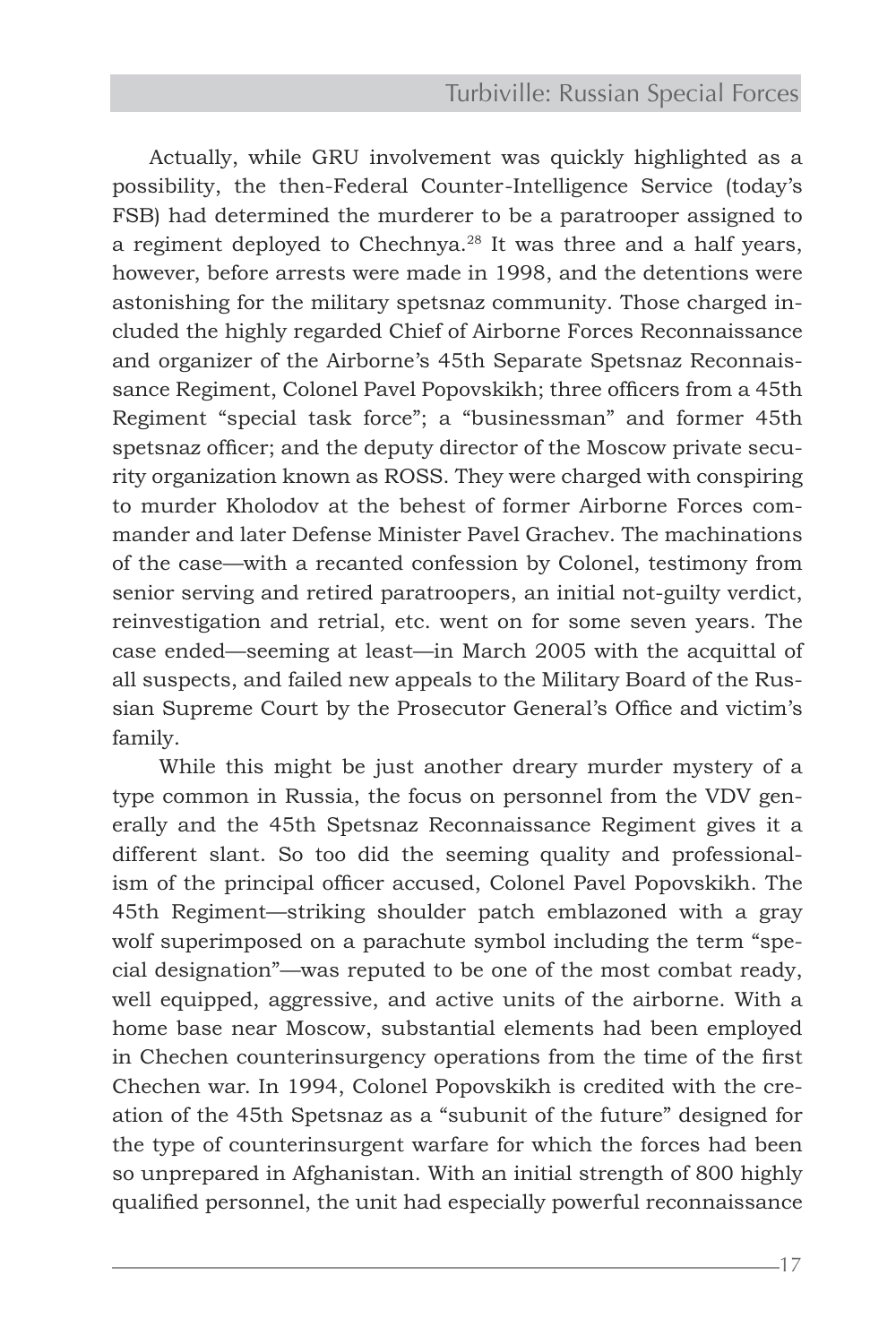capabilities and innovations to include unmanned surveillance aircraft and tailored psychological warfare assets. Almost all of its officers were "prepared in the GRU spetsnaz system".29

Nevertheless, its clouded reputation included the allegations of organized crime links noted earlier, and also atrocities in Chechnya stemming from its guerrilla-hunting efforts. Whatever ordinary Russians may have thought of evidence presented, unit personnel pre-

# **Spetsnaz-Soldier-Scholar ... and Would-be Assassin? Colonel Vladimir Vasil'evich Kvachkov**

Despite his technical skills and experience, it is difficult to imagine a more unlikely suspect in the March 2005 attempted assassination of Anatoliy Chubays than Colonel Vladimir Kvachkov. Kvachkov had a 30-year career as an officer in the Soviet—and then Russian—Main Intelligence Directorate (GRU) Spetsnaz, serving in a series of domestic and foreign special operations assignments. From every indication, including recent testimony from his colleagues, Kvachkov has been a serious, professional soldier in the old Soviet General Staff mold. He commanded various spetsnaz detachments and groupings in the 1970s, graduated from the three-year Frunze Military Academy in 1981, and in 1983 commanded a Spetsnaz grouping in Afghanistan conducting counterinsurgency operations against the Afghan Mujahedin in the Panjshir and Gazni. He was highly decorated during Afghan service, fighting a particularly notable engagement against a large Mujahedin grouping in January 1984.

 Following other special operations posts in the USSR and Germany, he took over command of the famous 15th Spetsnaz Brigade in Uzbekistan (then in the Turkestan Military District). There, he led his brigade in operations against combatants in Azerbaijan and Tajikistan. It was at this time that the semi-documentary movie "Black Shark" (Chernaya Akula) dealing in part with the war in Afghanistan was filmed. It took its name from the Kamov KA-50 multi-role/special operations combat helicopter then undergoing testing. Kvachkov became something of a celebrity for his brief role in the film playing himself as the 15th Spetsnaz Brigade commander. Of note, the film also revealed the "secret" that the GRU was participating in counterdrug operations in the "Golden Crescent," which includes the high-volume drug-producing states of Iran, Afghanistan and Pakistan.

 In the mid-1990s Kvachkov returned to the General Staff's central establishment, becoming a "senior scientific associate" at the "Center for Military-Strategic Studies" (TsVSI). There—like other elements of the GRU at the time—he was heavily concerned with events in the Balkans, reportedly travel ing abroad to unidentified locations. His recommendations and plan for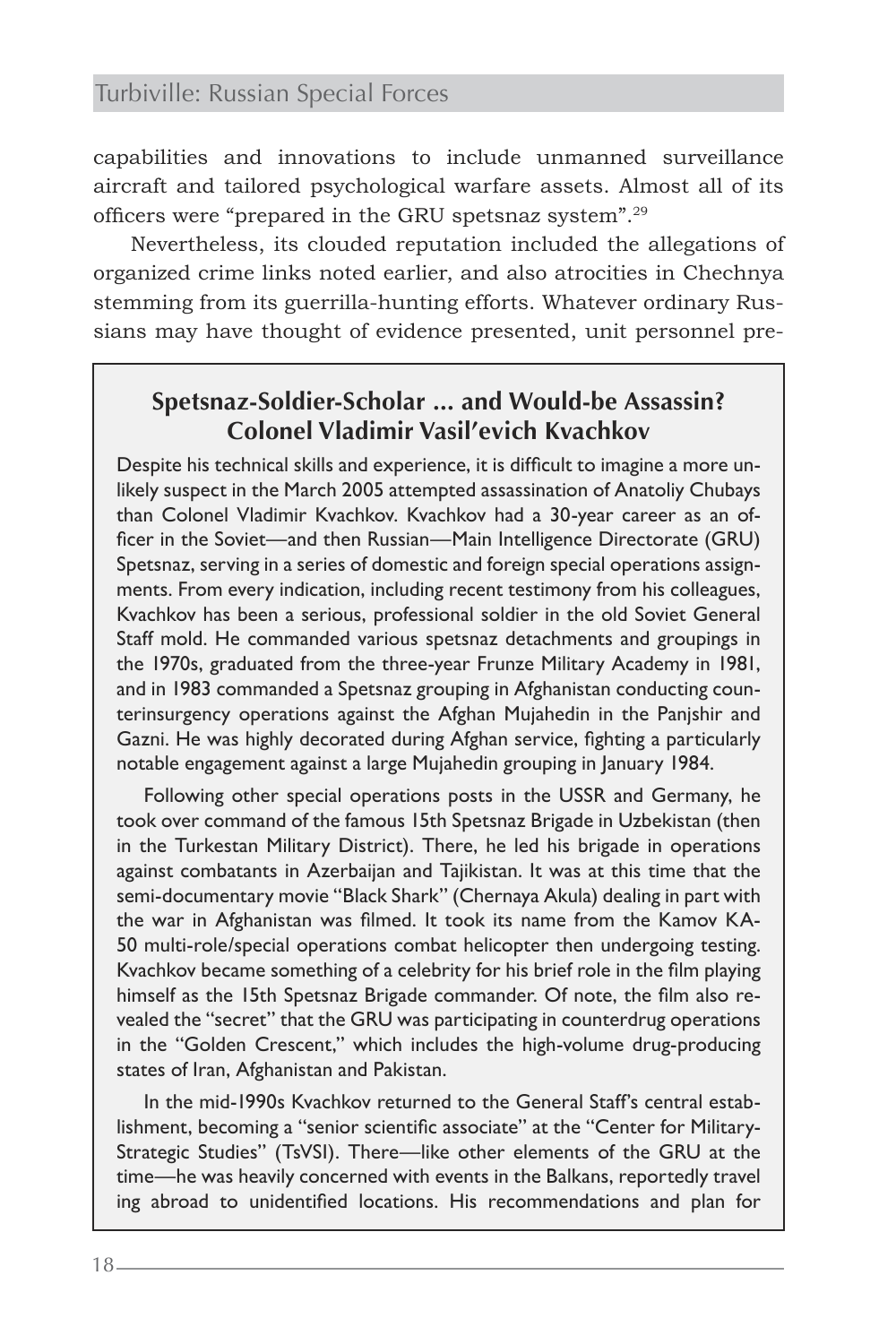vailed in hotly contested court decisions leaving behind deep distrust for a most important component of the military's special operations force. Former VDV commander Achalov of Iraq fame above—who had testified in behalf of his close colleague Colonel Popovskikh—declared the trial itself a crime and one that had "cast a shadow across the entire Airborne Forces." In the latter judgment, at least, there

action (clearly contrary to US interests in the region) were supposedly sent to the Yugoslav Ministry of Defense and Yugoslav President Milosevic. According to Russian military enthusiasts today, "the history of Europe would have taken an entirely different path" if they had been acted upon.

 After military retirement—with a strong suggestion it was forced because of his advocacy of combining all Russian special operations into a single command—Kvachkov somehow managed to fight in Chechnya, winning a decoration for his work. If Russian reporting is accurate he earned it. Kvachkov reportedly was instrumental in determining the egress route likely to be taken by Shamil Basayev, other leaders, and hundreds of guerrillas in their February 2000 breakout from Grozny. He pushed for the area to be mined, an action that with subsequent artillery strikes resulted in the death of key leaders, many escaping guerrillas, and the loss of Baseyev's leg when he detonated a mine.

 Kvachkov, still a focused, non-drinking professional according to his colleagues and since 1998 a published Candidate of Military Science, was preparing his doctoral dissertation defense on special operations issues and working as a civilian associate at the Center for Military-Strategic Studies. His public commentary on US operations in Afghanistan and other issues has been notable for its rational judgments on military issues. He prepared an excellent monograph on special operations available in Russian on the Internet (Spetsnaz Rossii [Russian Spetsnaz], Military Literature, 2004). It was during the period of his dissertation defense preparation—scheduled for June 2005—that he was charged with the rather ham-handed attempted murder of Chubays sparking a series of theories and highlighting linkages and related issues that have yet to be sorted out. Kvachkov was quickly fired from his position at the Center for Military-Strategic Studies, the termination back-dated to 28 February 2005 to add distance and time to their former long association. If Kvachkov—given his background—turns out to be guilty as charged it would seem to indicate a level of rage and frustration within the ranks of special operations veterans and at least some serving officers that few had imagined. It would also point to many problems ahead for Russia's troubled special operations establishment and regional counterterrorism.  $\mathbb{X}$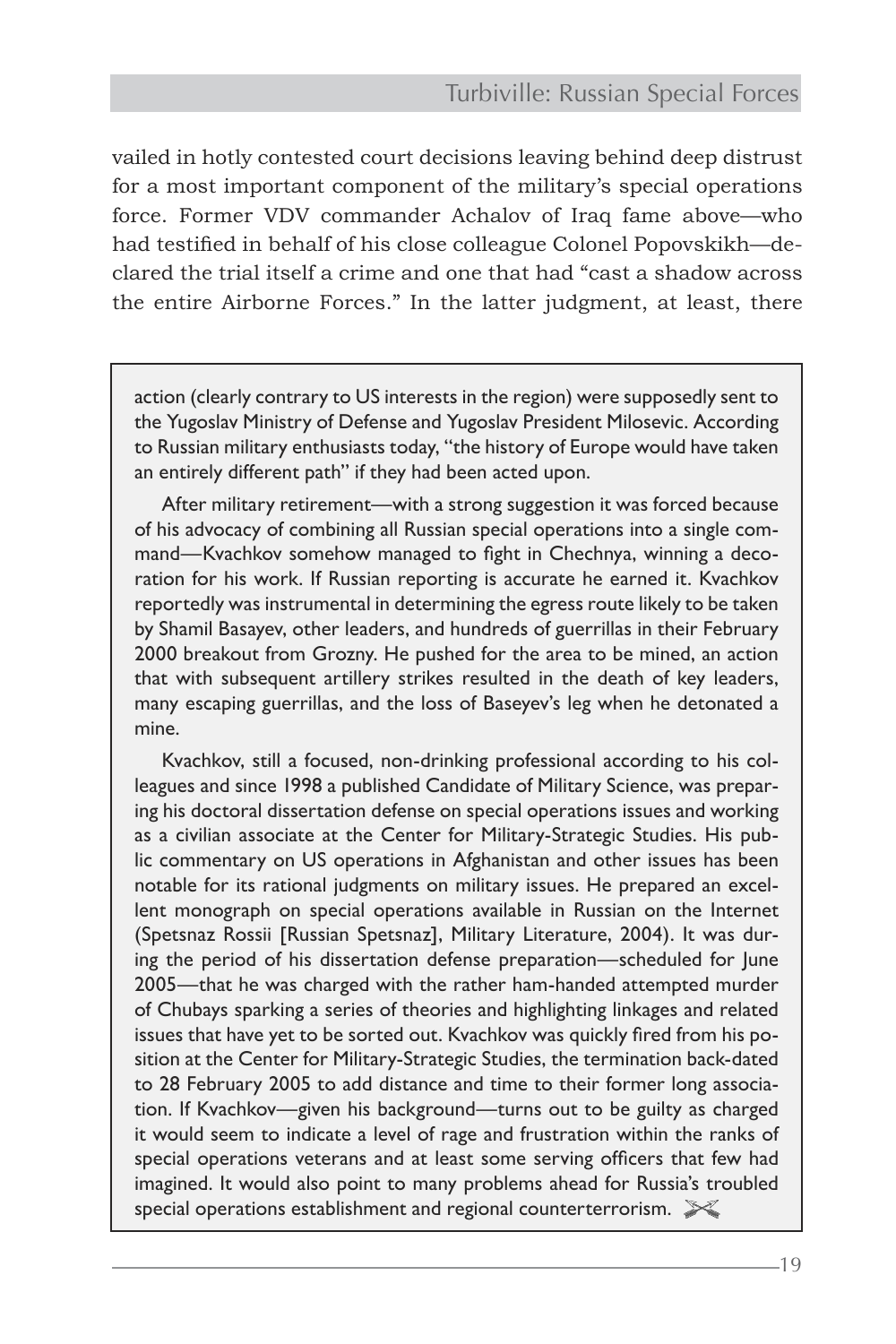was consensus but one that did nothing to clear the ambiguity of the agendas and attitudes of Russia's special forces.<sup>30</sup>

In the meantime, Russians were bemused in Spring 2005—and no doubt further disheartened—about national counterterrorist protection, by contin-

ued assassinations, attempts, or warnings with a distinct mix of security service, big business, and politics. These included the fatal shooting of former the FSB Moscow chief, General Anatoliy Trofimov and

The Russian film "Black Shark" featured then-15th Spetsnaz Brigade Commander Colonel Vladimir Kvachkov in a cameo role years before he was accused of attempted political assassination. The film revealed for the first time that GRU spetsnaz were engaged in counterdrug operations in the Golden Triangle.



his wife on 10 April 2005; the 8 April discovery of a dummy bomb in the car of former FSB officer and current banker General Yuriy Zaostrovtsev (now Deputy Chairman of the Vneshekonombank); and the 17 March 2005 roadside bomb detonation that nearly killed Anatoliy Chubays, the "architect" of post-Soviet privatization and now chief of the Unified Energy System (YeES) of Russia Joint Stock Company.31

The latter is most directly relevant for special operations since the principal suspect—arrested on the day of the incident—was the highly respected GRU Spetsnaz Colonel (ret.) Vladimir Kvachkov, then a senior specialist with the General Staff's Center for Military-Strategic Studies and regarded as a superb counterterrorist operator and planner (see inset). Also charged and/or under suspicion were two former "paratroopers" (allegedly GRU spetsnaz or 45th VDV Spetsnaz Regiment veterans), the son of an ultra-nationalist former Russian Press Minister, and even Kvachkov's son.<sup>32</sup> Other GRU spetsnaz officers, as well as personnel of the now-highly-suspect 45th Regiment, were also targeted by prosecutors for questioning.

The attempted assassination involved an explosive device planted along a road frequently traveled by Chubays between his dacha and Moscow. The bomb—a device with up to 1.5 kg package of TNT with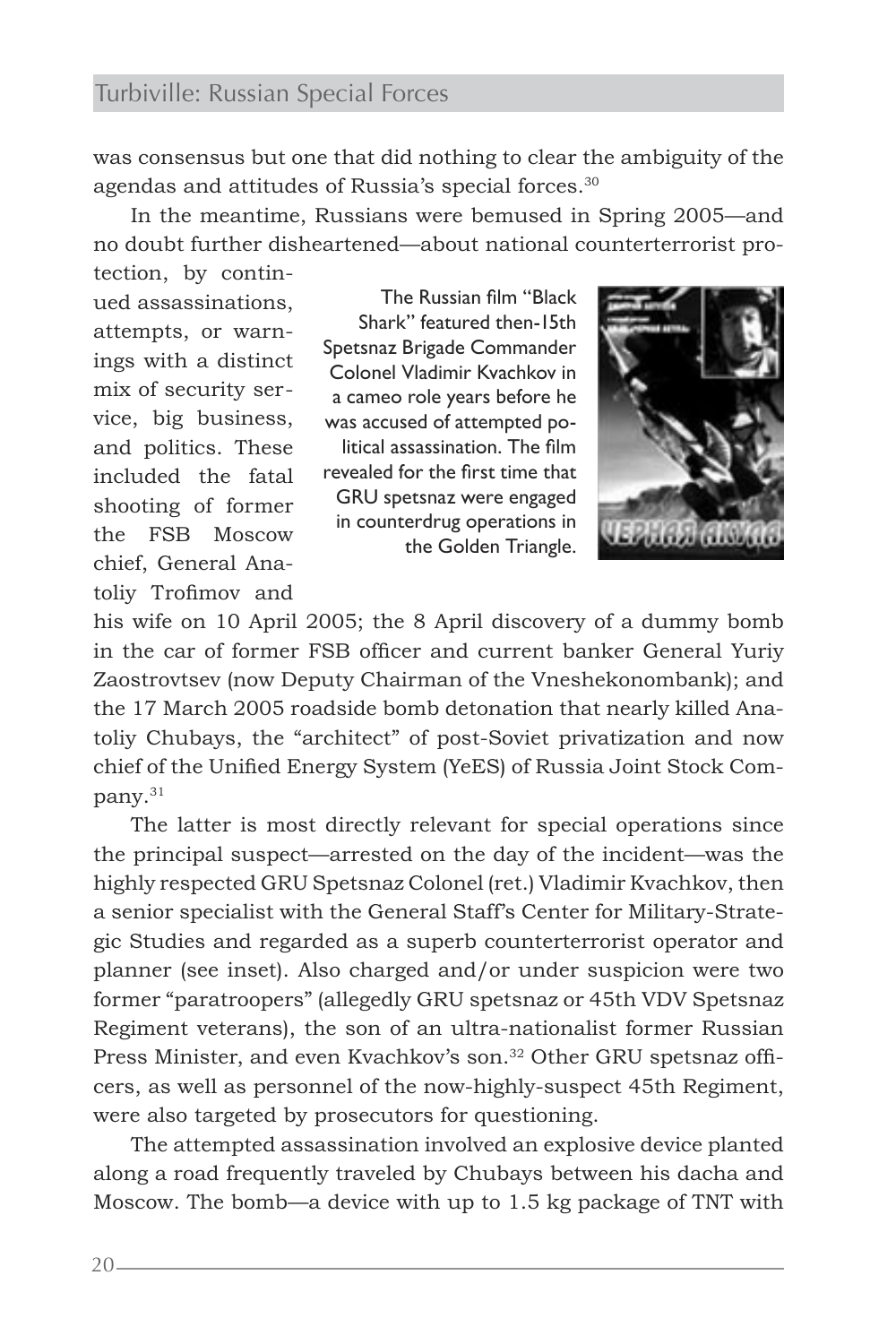bolts, screws and leaving a substantial crater—was detonated with little effect as Chubays' armor-plated BMW (and an accompanying Mitsubishi SUV carrying his bodyguards) passed it on the road. Immediately following the blast two attackers with automatic weapons sprayed Chubays's BMW puncturing a tire and doing some other minor damage. The bodyguards braked their SUV, unloaded, and fired at the attackers who fled in a nearby vehicle. No one was injured. Colonel Kvachkov, who himself had a dacha himself nearby, was arrested within hours. Investigators supposedly found explosives in his residence, "nationalist" literature, and accumulated other evidence that reportedly suggested a "terrorist structure." "Facts" in case have reflected the usual bizarre twists and turns associated with Russia criminal justice—while interesting, these don't bear here except to note that Kvachkov's defense attorney withdrew in late April after he and two of the suspect's wives were nearly killed by a speeding Jaguar MK 10 that made an effort to hit them as he escorted them from his office.33

The successful and attempted assassinations of the mid-1990s fueled suspicions at the time about the existence of "military assassins" or even some well-organized form of military and security service "death squads." Reporters in the mid-1990s alluded to a GRU spetsnaz base where "they allegedly train either killers or heavies to eliminate criminal high-ups against whom the law and the militia are powerless."34 At the same time, the public surfacing of the so-called Feliks group—reportedly formed in 1991 by former officers of the KGB and General Staff Main Intelligence Directorate—underscored an advocacy of vigilante activities in behalf of the state. According to July 1995 reporting, the Feliks group comprised at least 60 former military and state security service officers from major to colonel—under the leadership of a former general officer—who planned assassinations of officials judged to be either corrupt or "Western lackeys."35

Early in 1995, Feliks itself had advanced strong views of Russian and regional corruption, Western connivance with criminal groups in and around the former USSR, and the need for "extreme measures" to deal with the turmoil. The Feliks group's February release of a privately disseminated report, "International Drug Contraband and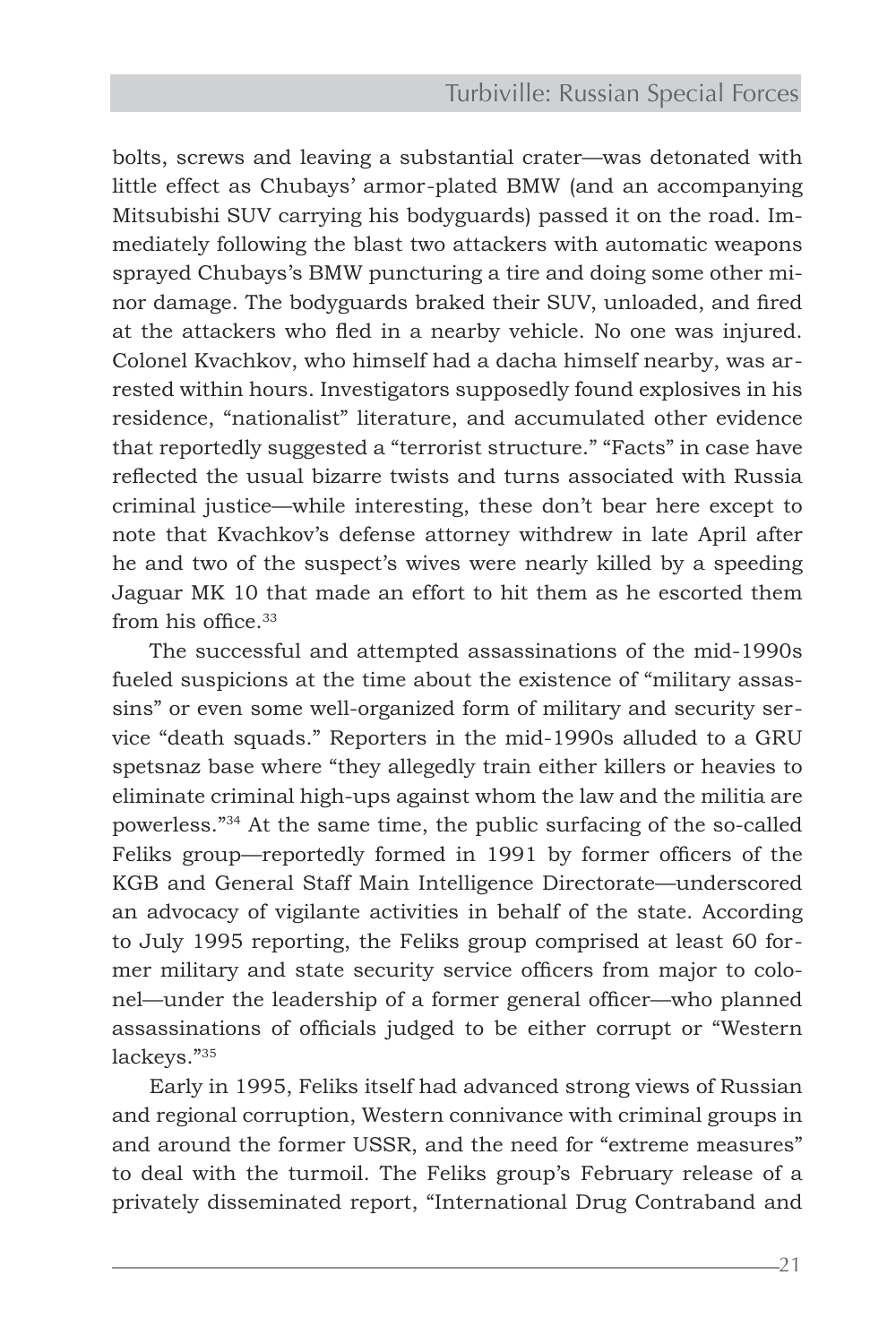the Former USSR," painted a picture of an international drug trade involving many of the world's police and security services operating for political or mercenary reasons. The Feliks report asserted deep corruption in Russian security services and law-enforcement bodies, and railed against Russian criminal politicians, officials and bankers, as well as the "private armies" some of them had assembled.<sup>36</sup>

A decade later, amidst dismal counterterrorism failures, special force disarray, the recent attempt on the life of Chubays and other assassination efforts, has refocused attention on the prospect that shadowy military and security service groupings have embarked on campaigns outside the bounds of state control. One organization that moved to the forefront was "Tropa" (Path), immediately suspected by some of links to the Chubays assault. Tropa's reported veteran Al'fa, Vympel, and GRU spetsnaz membership among other Russian/Soviet combat veterans have self-professed strong military-patriotic views. Others have characterized Tropa's views as ultra-nationalist and suggested that it is part of an "illegal military opposition" with a commitment to killing ideological opponents.37 Similar charges have been leveled at other ostensible military-patriotic groups. The February 2005 All-Russia Officers Assembly (involving serving officers, veterans, and "free Cossack groups"), for example, resulted in the creation of the so-called "People's Volunteer Militia" with a military style organization, hard-line military membership, and a "readiness to mobilize in the face of common danger" highlighted specifically by Beslan and Russian president Putin's call to arms. Added to this was the overall terrorist and "foreign security service" threat, deteriorating state institutions including the armed forces, and other perceived and real societal ills.<sup>38</sup> The exact limits on what the "People's Militia" might do remains ambiguous, but it served to underscore the links among active and reserve officers and veterans seething with anger over the decline of Russian security and over their personal and institutional hard times.

#### **Conclusions**

Russian military "chat-rooms" designed for airborne and special operations participants convince even a casual reader that many core members of Russian SOF share a dedication and articulated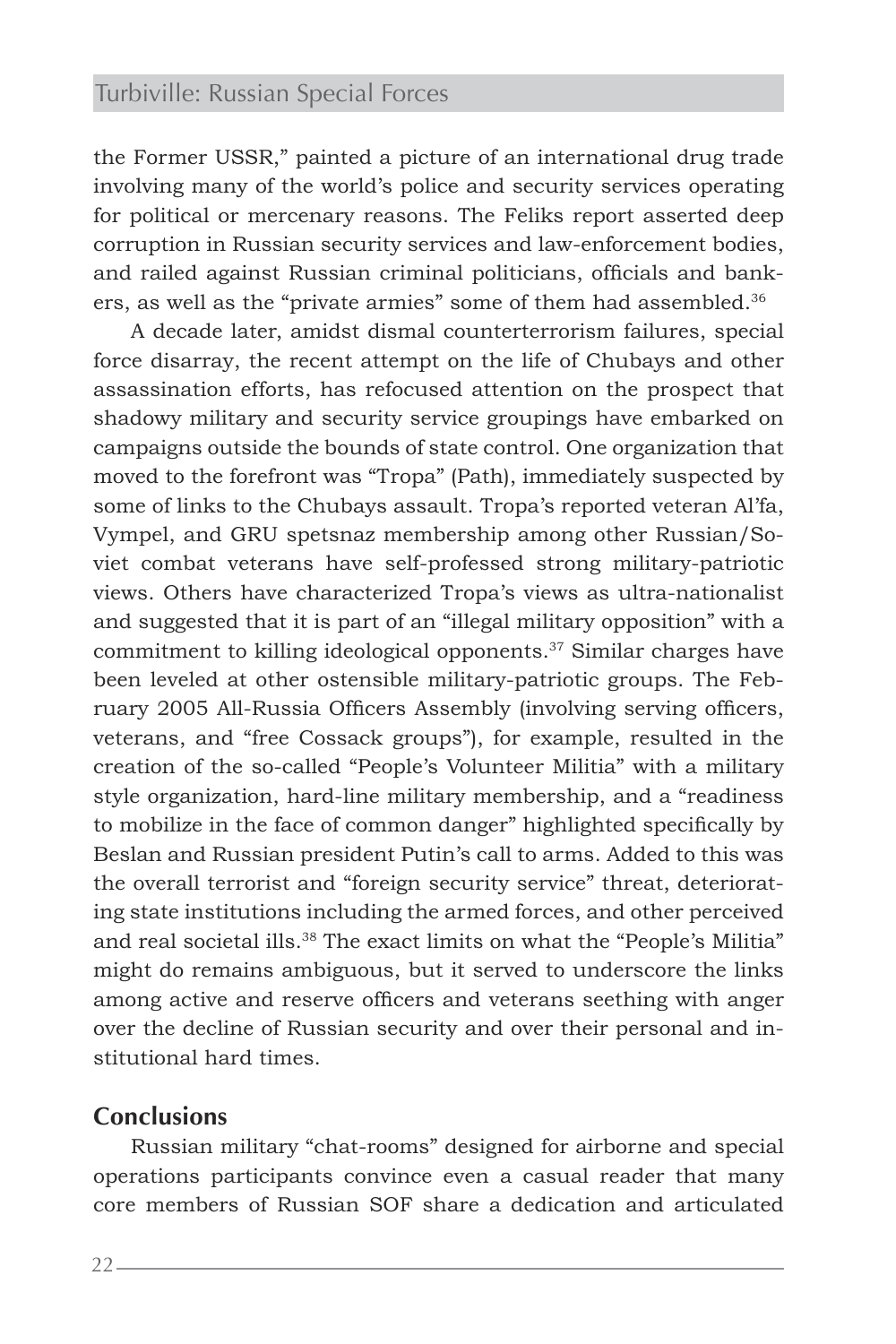willingness to act against terrorism and perform assigned duties in ways that are comparable to similar Western forces. In the immediate wake of Beslan, for example—where 11 FSB spetsnaz were killed—long strings of messages from officers and enlisted personnel pledged "Eternal memory to the fallen heroes!"; "Eternal memory to the soldiers of Spetsnaz!"; and "Let this black day become the beginning of the awakening of Russia!" At the same time, and in the same messages, there was also "Disgrace to Authorities!!!"; "Disgrace to authorities and to generals!" and similar sentiments, indicating that at the unit level the views of spetsnaz operators and the poll responses of ordinary Russian citizens don't differ too much on how rot within the leadership structure and state institutions undermines effectiveness and cost lives.

Ideally, the Russia special operations establishment would now be heavily engaged in developing lessons learned from past operations, refining tactics, techniques and procedures, improving the command and control of interagency special operations teams, and exploring possibilities for information sharing and interaction with foreign allies in the fight against terrorism. While there is some of this underway, Russian forces are most directly distracted and undercut by:

- demonstrable corruption within key elements of the state security system;
- allegations—some proven—of intertwined official and "business" dealings by key special operations components and spetsnaz veterans who have alleged links to organized crime groups or other profit-making agendas not compatible with state service; and
- a widening perception—real or not—that serving and veteran special operations officers may be complicit in organized "extra-judicial" punishment of designated enemies and the pursuit of other their own "state" goals.

The mix of charges, denials, trials, acquittals, shadowy deals, murders and other turmoil addressed in the article above can only be sorted out and resolved by pertinent Russian institutions who somehow find the will and wherewithal to do so. The solutions will certainly have to be internal, with mainly encouragement provided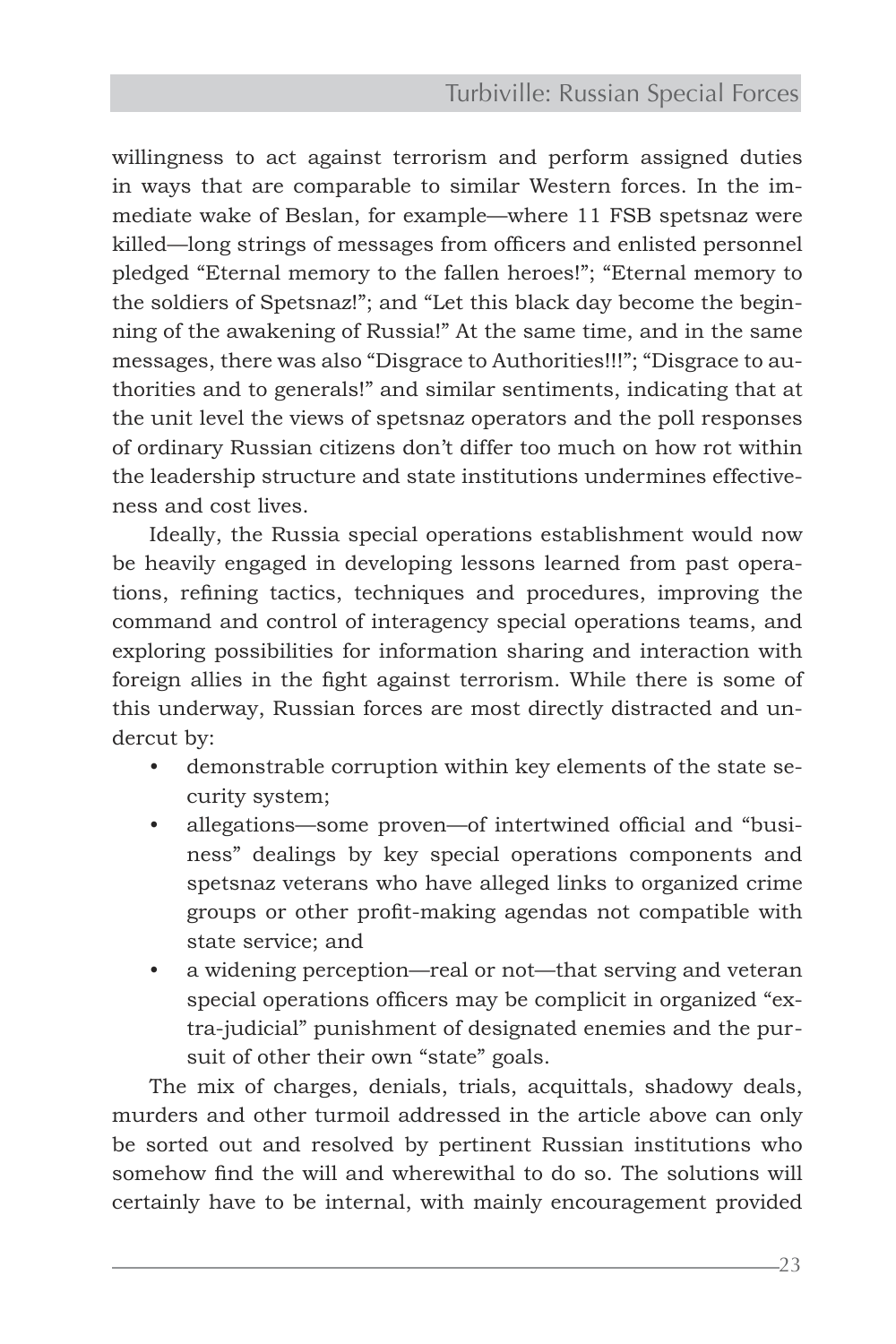from abroad. In the meantime, however, while terrorism in Russia and the region functions well in this environment close Russian-Western interaction and joint operations would have to be examined critically for relative advantages and risk.

In a closing note, Moscow suffered a major power outage on 23 May 2005, stopping public transportation, leaving many without electricity, and causing other disruptions. The event that produced a chorus of criticism against the chief executive officer of the Unified Energy System—and recent assassination target—Anatoliy Chubays, with calls for his resignation. While the cause has not yet been confirmed as this is written, Chubays' staff blamed the outage on an explosion and fire at a power substation. However, Chechen insurgent leader Shamil Basayev quickly claimed responsibility on a guerrilla-linked website, noting that a Mujahedin sabotage team had attacked a component of the system causing the problems.<sup>39</sup> True or not in this incidence, Basayev has forecast a "fiery summer" (ognennoye leto) of attacks in 2005 for Russia.40 That prospect and challenge could not come at a worse time for the Russian special operations community.

#### **Notes**

- 1. "Corrupt Special Forces in Russia a Problem—A Survey," Reuters, 7 September 2004. This view was reinforced in subsequent polling, e.g., The Public Opinion Foundation Database, "Special Services Against Terrorists: Views and Evaluations", 16 September 2004, received via Internet at http://bd.english.fom.ru/report/map/analytic/presnyakova/ed043725
- 2. For examples of discussion on this topic see Sergey Breslavskiy, "Spetsnaz in Need of Reform," Nezavisimoye Voyennoye Obozreniye, 5 march 2005 as translated in FBIS CEP20050309000346; and Dmitry Safonov, "Armiya spetsialnogo naznacheniye" (Special Purpose Army), Gazeta.ru website, 11 March 2005.
- 3. There were rumors that a similar resolution was under consideration for resolving the Beslan terrorist hostage-taking before events took on a life of their own.
- 4. Sergey Dyupin: "Seven for Six. FSB Spetsnaz Sustains Unjustified Casualties in Groznyy", Kommersant 17 April 2005.
- 5. For the spectrum on military and security service crime in the mid-1990s, see Graham H. Turbiville, Jr. "Mafia in Uniform," Foreign Military Studies Office, Ft. Leavenworth, KS, 1995 (available at http:// fmso.leavenworth.army.mil/documents/mafia.htm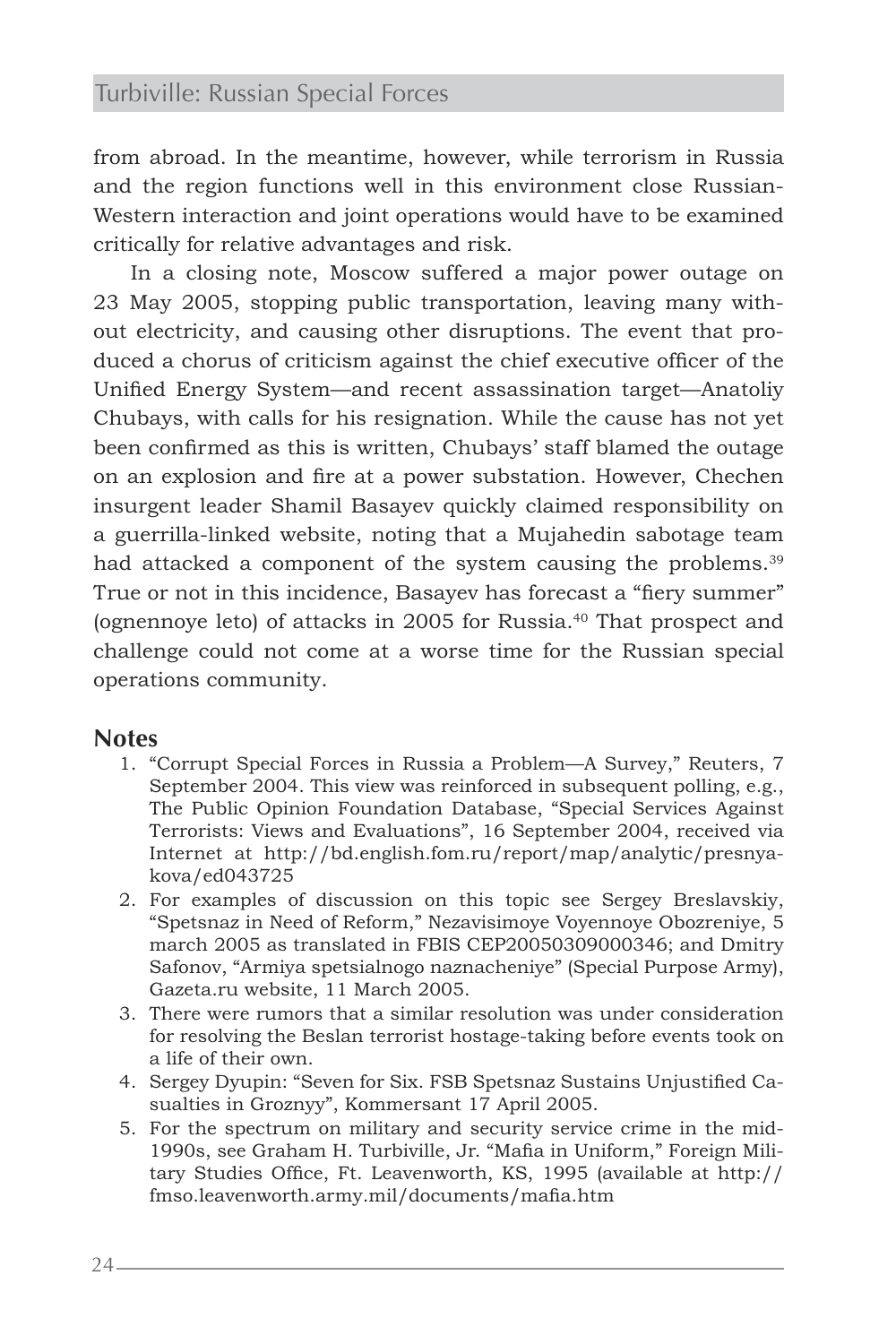- 6. Viktor Baranets, Sergey Gerasimenko, and Mikail Falaleyev, "Not Only Force Required to Fight Bandits," Komsomolskaya Pravda, 27 October 2004.
- 7. Peter Baker and Susan B. Glasser, "Russian Plane Bombers Exploited Corrupt System," Washington Post, 18 September 2004.
- 8. Baranets, Sergey Gerasimenko, and Mikail Falaleyev, "Not Only Force Required." As one Western assessment echoed Russian officials, "President Vladimir Putin's failure to curb corruption in the security system, according to analysts and law enforcement veterans, has left the country vulnerable to more attacks and handicapped in its fight against the bombers and hostage takers who often slip someone a few rubles so they can operate with impunity." See Baker and Glasser, "Russian Plane Bombers."
- 9. RFE/RL, "Russian Interior Ministry Officials Arrested for Selling Fake Travel Documents," RFE/RL Newsline, Vol. 8, No. 133, Part I, 15 July 2004.
- 10. Andrey Soldatov and Irina Boroga, "Terrorism Specialists," Versiya, 22 December 2003.
- 11. Yulia Latynina, "Better a Dead Terrorist Than Live Hostages," Moscow Times, 28 March 2005.
- 12. "Letter to Yuriy Shchekochikhin From Al'fa Group (FSB Department for Combating Terrorism) Fighters," Novaya Gazeta, 28 July 2003.
- 13. Oleg Kashin, "Basman Court Knows Regiment Indeed," Kommersant, 8 February 2005. A regimental spokesman claimed that the only means available for suing under the legal code was that of damage to business reputation.
- 14. Georgiy Rozhnov, "A War With Home Delivery", Novaya Gazeta, 17 June 2004.
- 15. For details of these transactions see Turbiville, "Mafia in Uniform."
- 16. Unhelpful actions—like the possible Russian sale of some 100,000 assault rifles to Venezuela reported in late March 2005—were judged to be destabilizing for the region by Secretary Defense Rumsfeld and other US officials. It was feared that these weapons would find their way to the hands of militias, guerrillas and criminal groups. Whatever the case, these issues of international relations will be decided and resolved by the national leadership in accord with US policies defines by interests and values. See John J. Lumpkin, "Rumsfeld Questions Venezuela on Rifles", Associated Press, 23 March 2005, received via Internet.
- 17. Achalov also served as a Deputy Defense Minister.
- 18. He followed up his advice—unproductive for Iraq as it turned out with a series of anti-Coalition and mostly wrong predictions and commentary on the course of operations.
- 19. "OSCE Studies Possible Russian, Belorussian Arms Deal With Iraq," Analisi Difesa, No. 35/36, June-July 2003, received via Internet at http://www.analisidifesa.it/articolo.shtm/id/3125/ver/EN; and Ron Synovitz, "Iraq: Desert Dispatch—Republican Guard Compound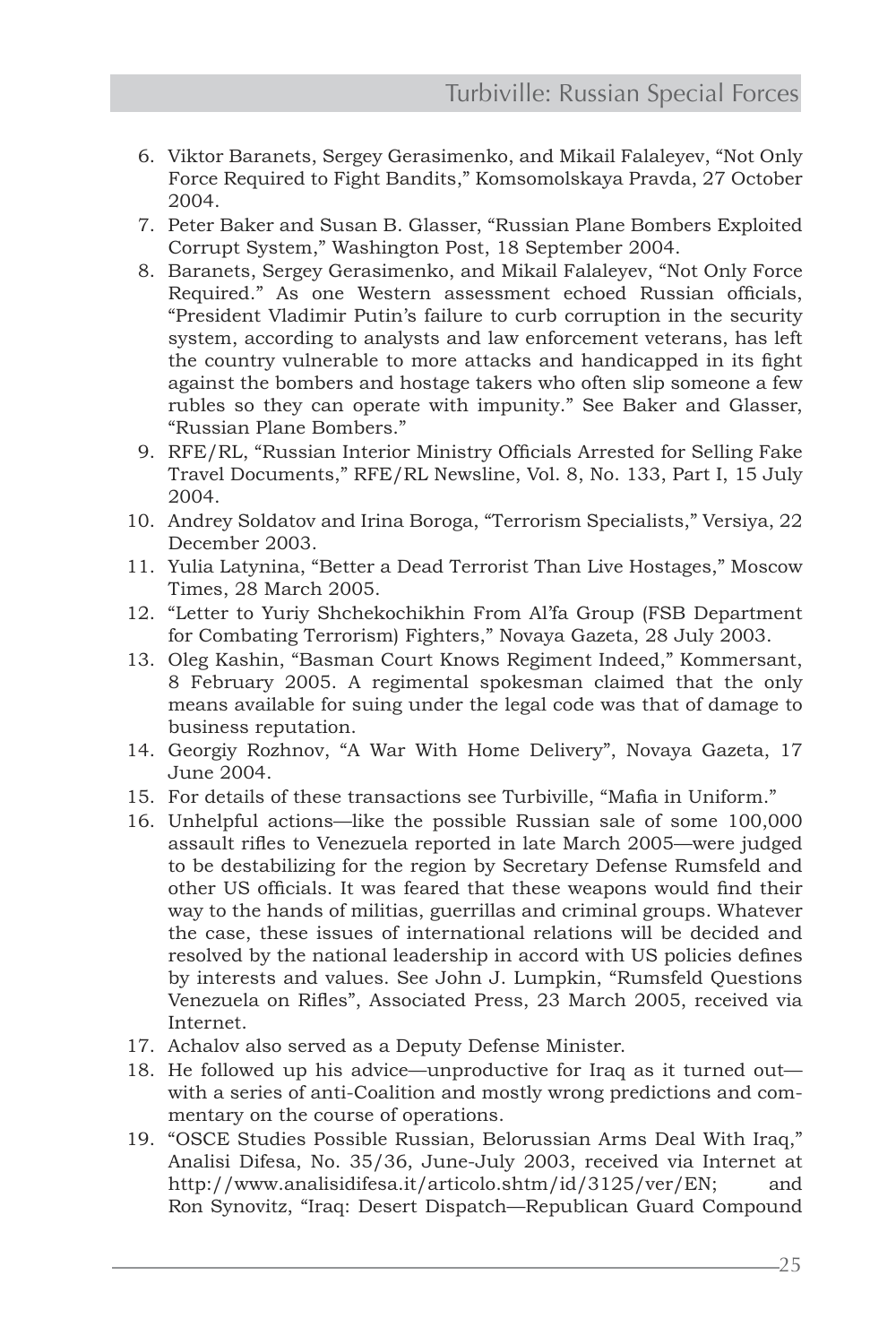Shows Efforts To Rebuild Military," RFE/RL Report, 9 April 2003, received via Internet.

- 20. Izvestiya Analytical Center, AUbiystvo po preyskurantu@ (Murder by price list) Izvestiya, 20 October 1994. This is part three of an Izvestiya series on AUgolovnaya Rossiya" (Criminal Russia). See also in this series "Ot gorodskoy ulitsy do Kremlevskogo kabineta" (From city streets to a Kremlin office), Izvestiya, 18 October 1994 (Part I); and "Vory v zakone zanimayut oficy" (Thieves in law occupy offices), Izvestiya, 19 October 1994.
- 21. Penny Morvant, "Crime Fighter Expect Increase in Contract Killing," OMRI Daily Digest, No. 72, Part I, 11 April 1995. According to official Russian Ministry of Internal Affairs (MVD) figures, there were some 65 contract killings of various types in Moscow in 1993. In the first eight months of 1994, some 50 Russian businessmen had been killed in Moscow alone. For 1994 overall, the new Federal Security Service (FSB) reported that 562 contract killings had taken place in Russia compared to 102 in 1992.
- 22. Penny Morvant, "Another Businessman Killed," OMRI Daily Digest, No. 73, Part I, 12 April 1995.
- 23. Oleg Vishnyakov and Konstantin Isakov, "When the Day of the Jackal Comes," New Times, No. 16, 1993, p. 17; ABoksery s ekipirovkoy ubiytsy@ (Boxers equipped for murder), Pravda, 6 January 1993.
- 24. Igor Baranovsky, "Professional Killers," Moscow News, No. 52, 31 December 1993.
- 25. Ibid.
- 26. Despite the lack of identification, Russian commentators emphasize the great skill required by some, the sniper assassination in particular, suggesting to them the perpetrators had intensive military or security service training and thus were "taught by the state. See Aleksandr Budberb, "Detective Story—'Taught' Murders," Moskovskiy Komsomolets, 7 April 2005.
- 27. Interview with Pavel Grachev by Nikolay Burbyga and Valeriy Yakov, "Pavel Grachev: Ya podam v otstavku, yesli pochuvstvuyu nedoveriye prezidenta" (Pavel Grachev: I will retire if I sense the president's distrust), Izvestiya, 25 October 1995.
- 28. Liz Fuller, "FSK Knows Name of Kholodov's Killer," OMRI Daily Digest, No. 5, 6 January 1995.
- 29. Viktor Baranets, "Desantniki na 'Tropy Voiny'," (Paratroopers on 'War Path') Komsomolskaya Pravda, 23 April 2005. The existing 218th Airborne Battalion was used as the base upon which the regiment was built.
- 30. Agentstvo Voyennykh Novostey, 14 March 2005.
- 31. General Trofimov was affiliated with a company that refused to acknowledge the relationship in the wake of his death. Ivan Sas, "Chubays, Zaostrovtsev, Trofimov....Three sensational Murder Attempts Within a Month Attest to a Catastrophic Crime Situation in This Country," Nezavisimaya Gazeta, 12 April 2005.